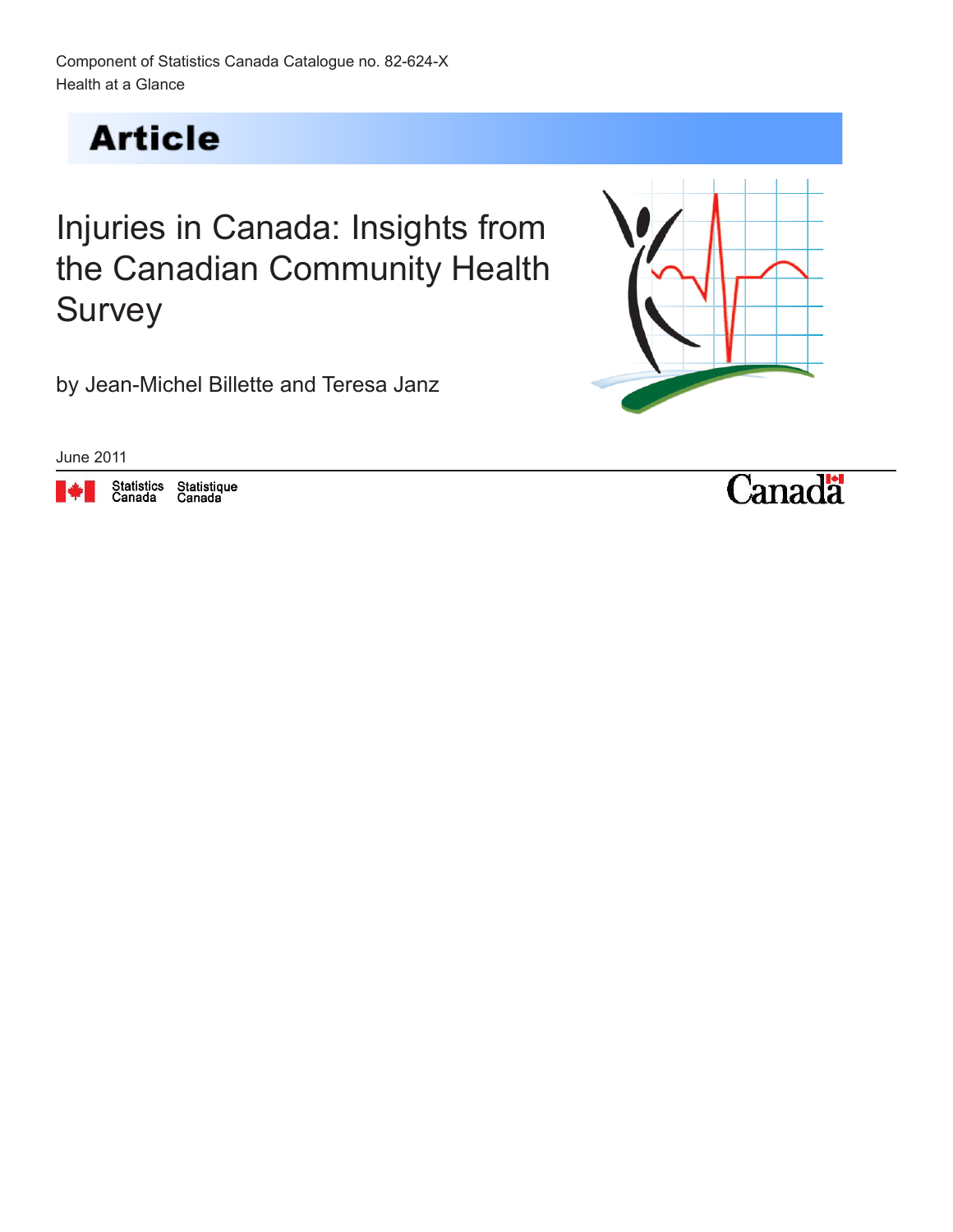#### **How to obtain more information**

For information about this product or the wide range of services and data available from Statistics Canada, visit our website at www. statcan.gc.ca, e-mail us at infostats@statcan.gc.ca, or telephone us, Monday to Friday from 8:30 a.m. to 4:30 p.m., at the following numbers:

#### **Statistics Canada's National Contact Centre**

| Toll-free telephone (Canada and United States):             |                |
|-------------------------------------------------------------|----------------|
| Inquiries line                                              | 1-800-263-1136 |
| National telecommunications device for the hearing impaired | 1-800-363-7629 |
| Fax line                                                    | 1-877-287-4369 |
| Local or international calls:                               |                |
| Inquiries line                                              | 1-613-951-8116 |
| Fax line                                                    | 1-613-951-0581 |
| <b>Depository Services Program</b>                          |                |
| Inquiries line                                              | 1-800-635-7943 |
| Fax line                                                    | 1-800-565-7757 |

#### **To access this product**

This product, Catalogue no. 82-624-X, is available free in electronic format. To obtain a single issue, visit our website at <www.statcan.gc.ca>and browse by "Key resource" > "Publications."

#### **Standards of service to the public**

Statistics Canada is committed to serving its clients in a prompt, reliable and courteous manner. To this end, Statistics Canada has developed standards of service that its employees observe. To obtain a copy of these service standards, please contact Statistics Canada toll-free at 1-800-263-1136. The service standards are also published on <www.statcan.gc.ca> under "About us" > "The agency" > "Providing services to Canadians."

HTML version published: June 2011. PDF version published: June 2011.

Frequency: Irregular ISSN 1925-6493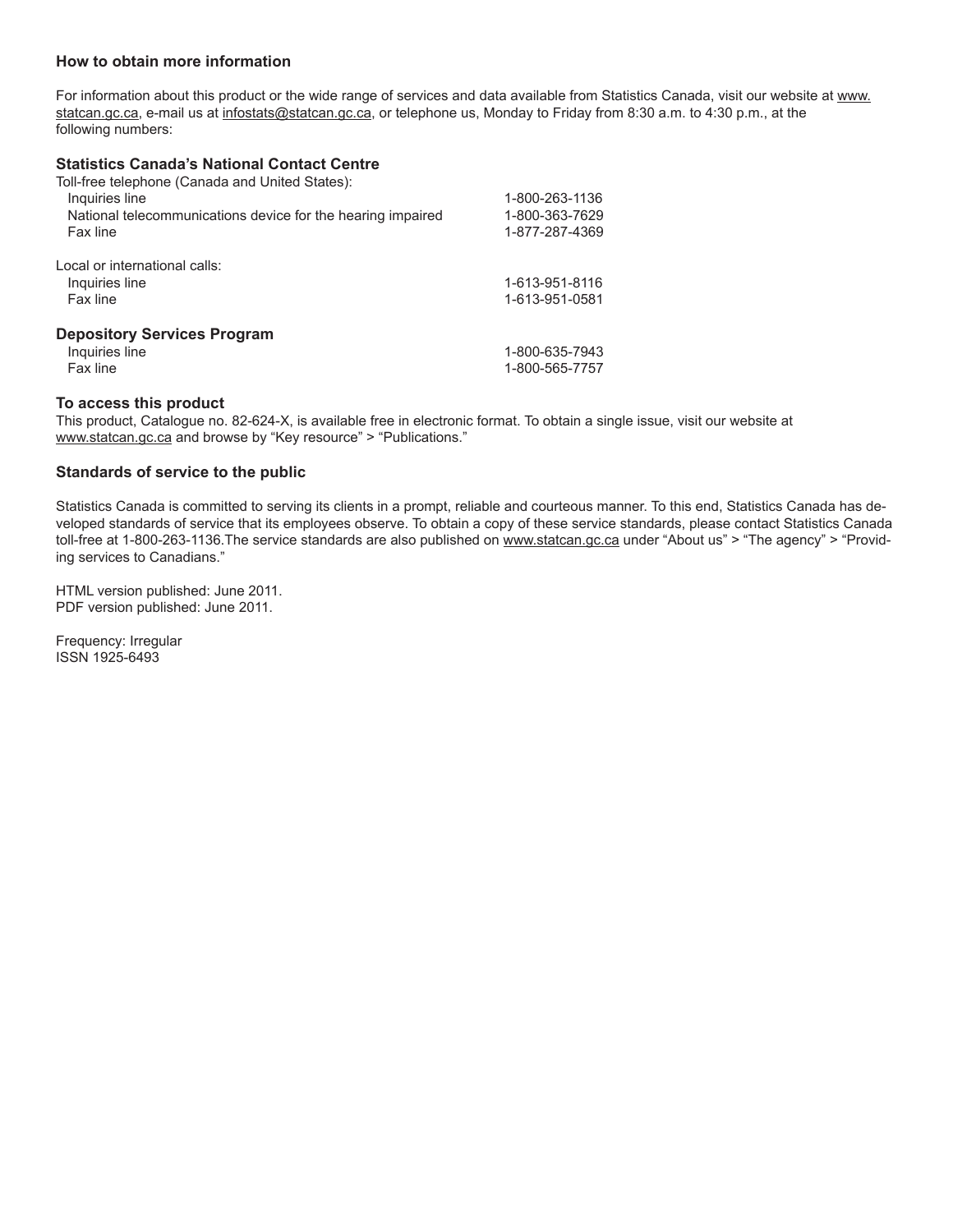

Injuries in Canada: Insights from the Canadian Community Health Survey

ealth at a Glance

Statistics Canada - Catalogue no. 82-624-X

by Jean-Michel Billette and Teresa Janz

#### **Highlights**

- An estimated 4.27 million Canadians aged 12 or older suffered an injury severe enough to limit their usual activities in 2009-2010. This represents 15% of the population, an increase from 13% in 2001.
- Overall, falls were the leading cause of injury. About 63% of seniors and one-half of adolescents were injured in falls, as were 35% of working-age adults.
- Young people aged 12 to 19 had the highest likelihood of injury. More than one-quarter (27%) of this age group suffered an injury, almost twice the proportion of adults (14%) and three times the proportion of seniors (9%).
- Two out of three (66%) injuries among adolescents were linked to sports. Among working-age adults (20 to 64), sports and work were related to almost half (47%) of injuries. Over half (55%) of seniors' injuries occurred while walking or doing household chores.

a burn or a poisoning. It is not possible to distinguish between unintentional and intentional injuries because the question was not asked on the survey.

#### **Introduction**

Injuries affect almost everyone at some point in their life. The severity can range from

bumps and scrapes to those requiring medical attention or even causing death. In fact, in 2007, 15,064 people died of injury-related causes (6% of all fatalities). Of these deaths, 24% were suicides, 21% were transport-related deaths, 18% were the result of a fall, 9% were due to poisoning, and 3% were homicides. Injury is the leading cause of death for young people aged 1 to 341 and an important cause of hospitalization, impairment and disability for children, young adults and seniors<sup>2</sup>.

Estimates of the economic burden to society that results from both unintentional and intentional injuries amounted to \$19.8 billion in 2004 including direct health-care costs and indirect costs arising from reduced productivity due to hospitalization, disability and premature death<sup>3</sup>.

This article explores injuries among Canadians aged 12 or older living in households, using the Ca-

> nadian Community Health Survey (CCHS). Two years of data were combined in order to produce an average annual estimate for 2009- 2010. The three age groups examined are adolescents aged 12 to 19, working-age adults aged 20 to 64, and seniors aged 65 or older, because each of these age groups has different injury experiences. The estimates in this article are based on data for the single most serious **activity-limiting injury** reported

in the past year, so they do not reflect *all* injuries. Injuries causing death or institutionalization were also not included. Nevertheless, the CCHS is a unique source of data on the nature and context of injuries among Canadians.

An **activity-limiting injury** is the result of an incident that occurred in the past 12 months that was severe enough to limit normal daily activities for at least one day—for example, a broken bone, a sprain, a bad cut,

1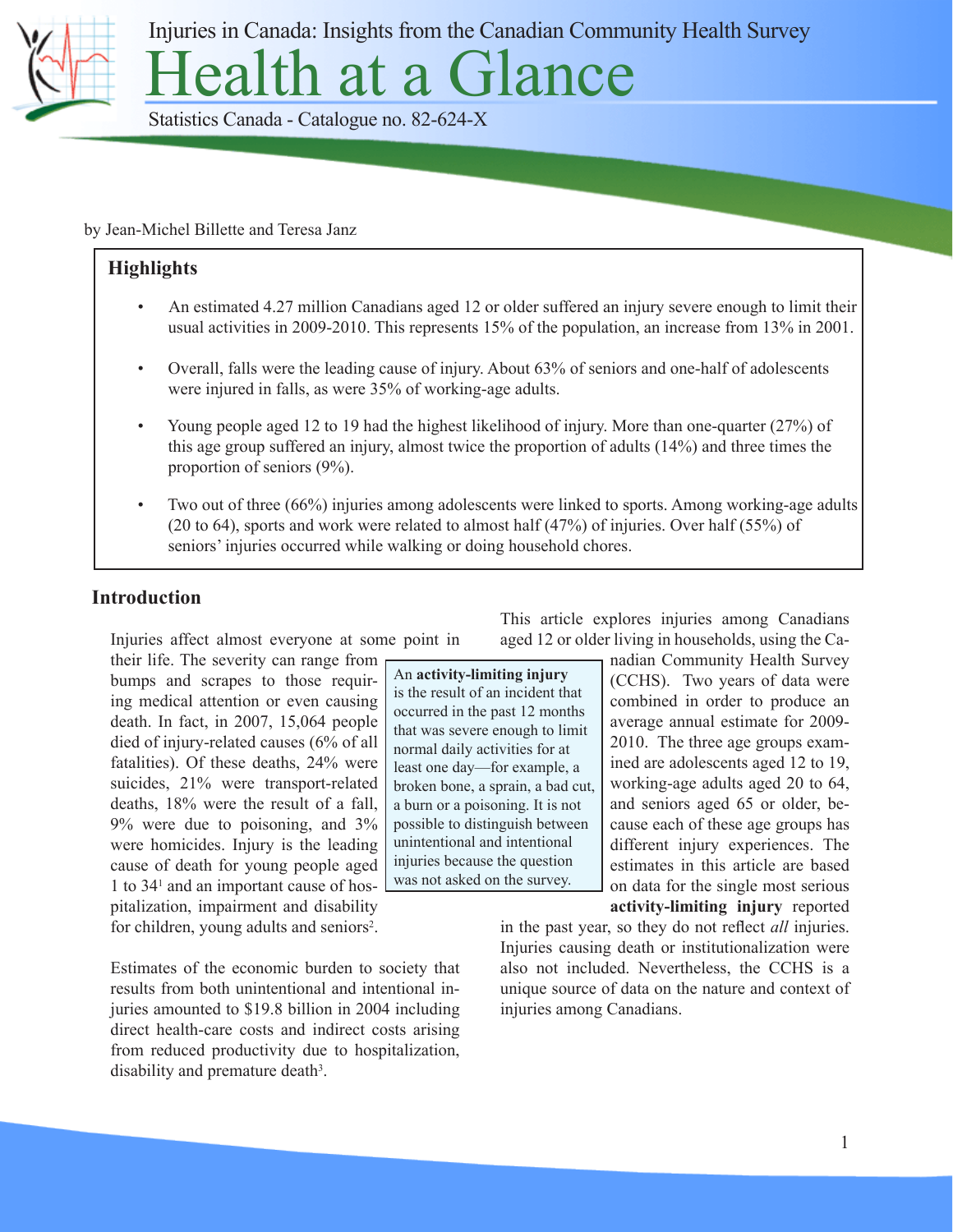## **Who is most at risk of injury?**

An estimated 4.27 million Canadians aged 12 or older suffered an injury severe enough to limit their usual activities in 2009–2010 (Appendix 1). This represents 15% of the population in this age range, up from 13% in 2001. A closer look at the injury trends in Chart 1 reveals different patterns related to age and sex. Overall, young people aged 12 to 19 had the highest likelihood of injury (27%) - twice as high as all other

age groups (13%). Adolescents have experienced an increase in injuries over the past decade, especially among girls (from 18% to 23%).

Although males, in general, were more likely than females to be injured, young males (aged 12 to 19) were most at risk (30%). Likewise for females, it was the youngest age group (12 to 19) who were most likely to be injured  $(23\%)$ .





**Source:** Statistics Canada, Canadian Community Health Survey, Cycles 1.1, 2.1, 3.1, and Annual Component, 2009-2010 combined.

#### **Where do injuries happen?**

In Canada, 35% of injuries occurred during participation in some type of sports or exercise. Two-thirds (66%) of injuries among young people (aged 12 to 19) were related to sports. This was more than twice as high as workingage adults (29%) and about seven times higher than seniors (9%) (Chart 2 and Appendix 2).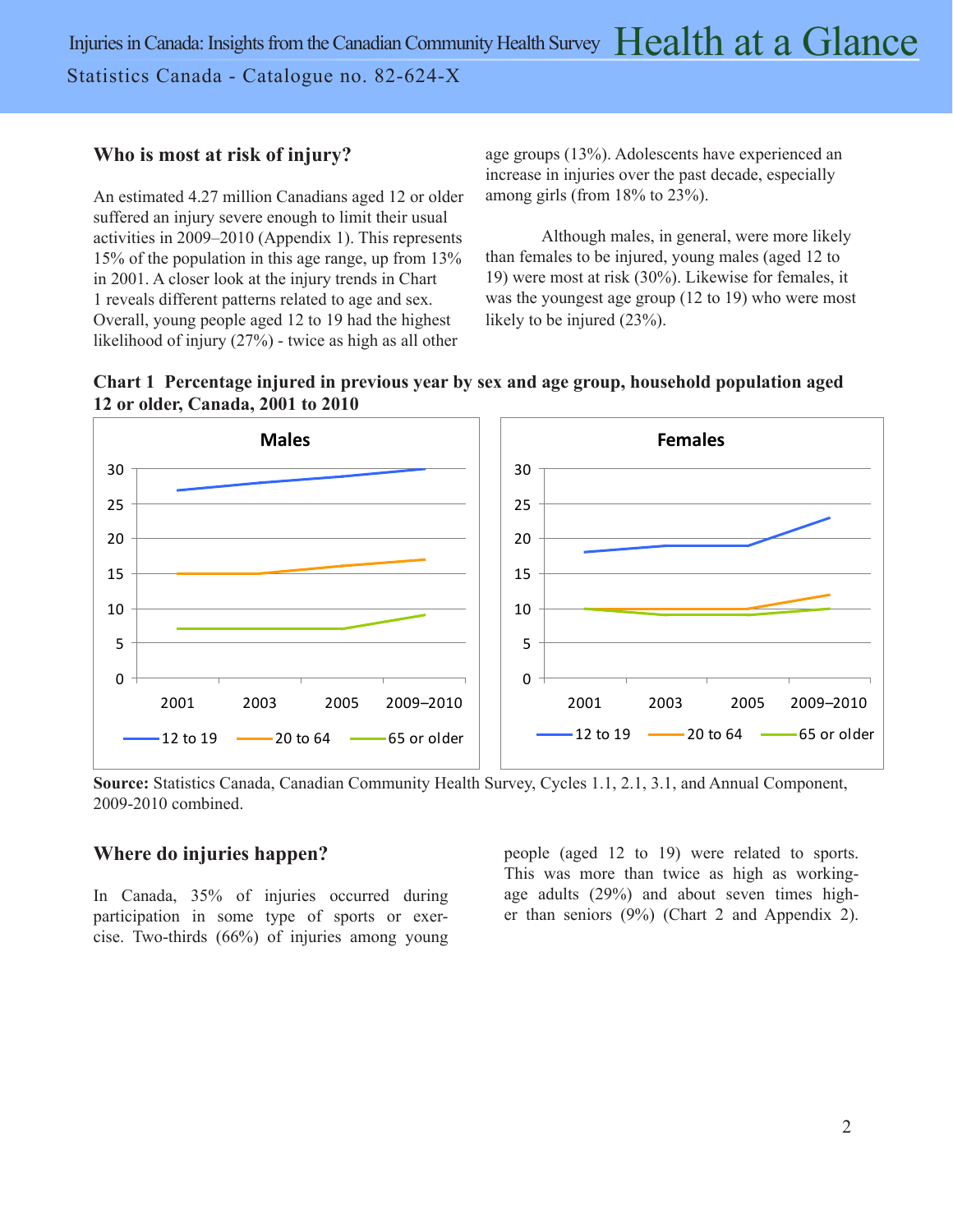

**Chart 2 Activity when injured, by age group, household population aged 12 or older, Canada, 2009-2010**

1. Includes volunteering.

2. Working at a paid job or business.

3. Unpaid work at home, including gardening, home renovations and other unpaid work.

4. Excludes cyclists and pedestrians involved in motor vehicle traffic collisions.

**Source:** Statistics Canada. Canadian Community Health Survey – Annual Component. 2009-2010 combined.

For seniors, everyday activities like household chores (27%) and walking (28%) accounted for over half of their injuries. Not surprisingly, work injuries were highest in the population of workingage adults, accounting for about 18% of all their injuries. Other research has found that one-third of all on-the-job injuries occurred among workers in trades, transport and equipment operation<sup>4</sup>.

Injuries that resulted from being a driver or passenger in a motor vehicle represented about 5% of all injuries. This estimate, however, does not take into account individuals who died or were institutionalized as a consequence of the injury.

#### **What types of injuries do people have?**

Sprains and strains were, by far, the most common type of injury (51%), followed by fractures and broken bones (17%) (Chart 3 and Appendix 3). For some types of injuries, there were clear differences according to age. Scrapes, bruises and blisters represent 14% of all injuries among seniors, double what was reported among those aged 12 to 64 (6%). About 26% of seniors and 21% of adolescents sustained fractures and broken bones, compared with 14% of working-age adults.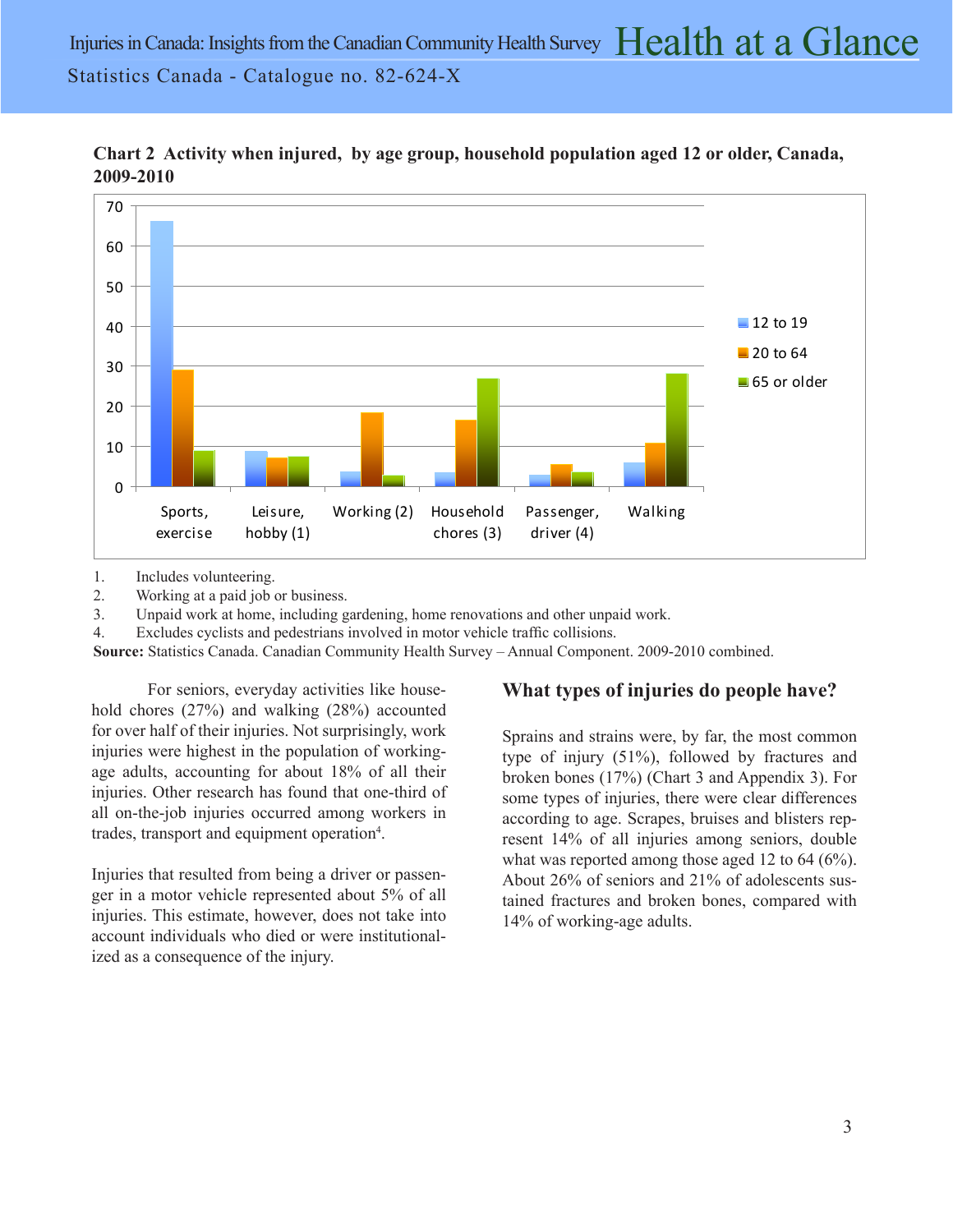

**Chart 3 Type of injury, by age group, household population aged 12 or older, Canada, 2009-2010**

**Source:** Canadian Community Health Survey - Annual component. 2009-2010 combined.

The most commonly injured body part among young people (aged 12 to 19) was their feet or ankles (33%). This was more than double the proportion reported by seniors (14%). A similar pattern occurred for injured wrists or hands, which accounted for 22% of injuries in adolescents compared to 14% for seniors (see Box 1 - Protective equipment use). In contrast, injuries of the upper body (e.g., shoulders, elbows and arms) accounted for 18% of injuries for seniors, compared with 11% in adolescents. Lower-back injuries were more common among working-age adults (16%) than among seniors  $(11\%)$  and adolescents  $(5\%)$  (Appendix 4).

Although head injuries occur relatively less often, they are noteworthy because they may have serious consequences. In 2009-2010, an estimated 98,440 people, 2.4% of the population aged 12 and over, sustained a head injury. Of those, 57% (55,910) were working-age adults, 23% (22,720) were adolescents, and 20% (19,810) were seniors (Appendix 4).

**Protective equipment use** - Less than half of Canadians who participated in sports, such as cycling, in-line skating, snow-sports and skateboarding, reported that they always wore a helmet. A closer look indicates that for certain sports, like downhill skiing and snowboarding, adolescents were more likely to wear a helmet. That is, over three out of five adolescents wore a helmet for downhill skiing or snowboarding, compared with about two out of five in other age groups. Adolescents were less likely (31%) to report always wearing a helmet while biking, compared with adults (38%) and seniors (39%). Even though 22% of injured adolescents reported a wrist or hand injury, less than one in ten reported always wearing wrist guards when practicing in-line skating, snowboarding or skateboarding.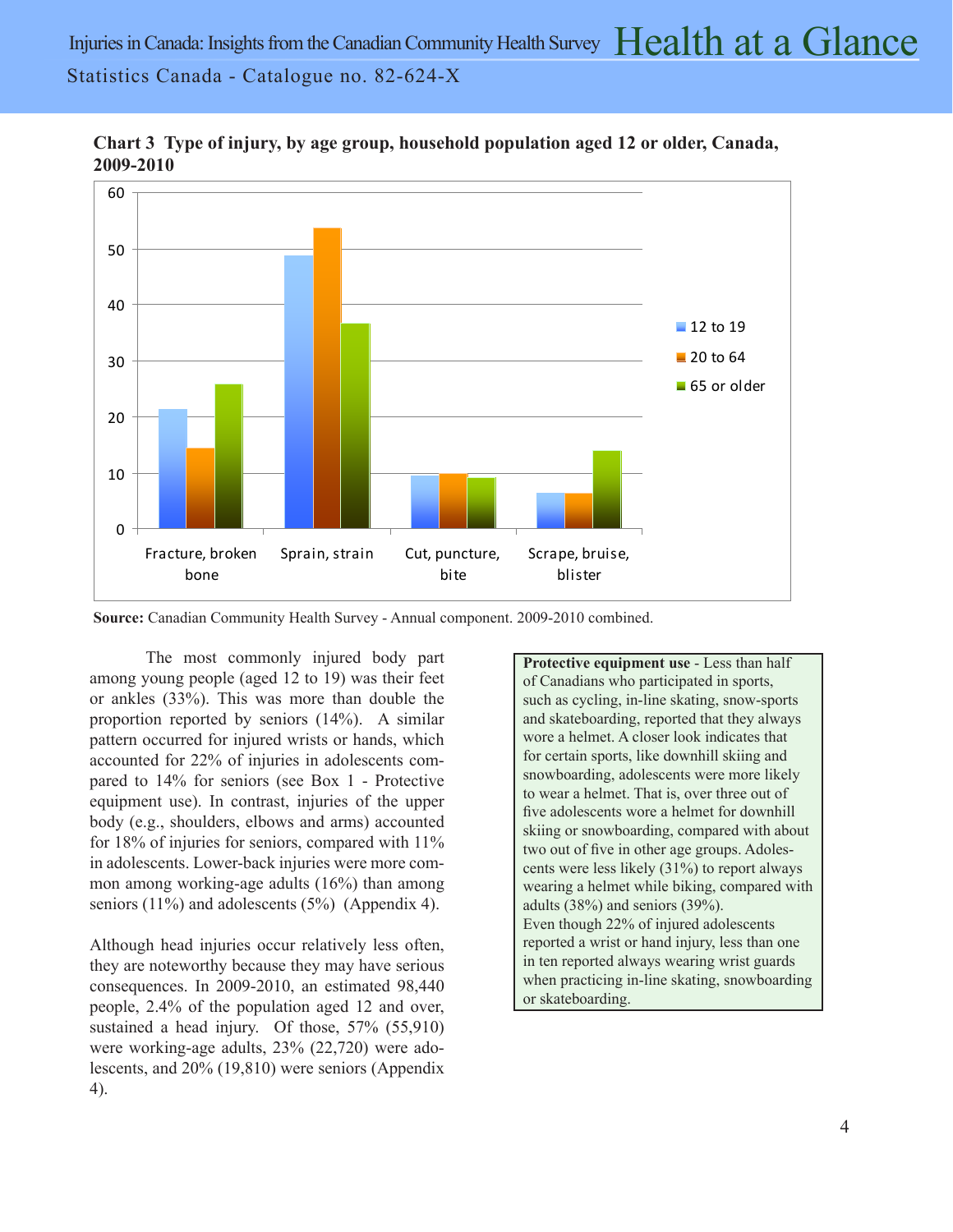### **What are the consequences of injuries?**

About 2.29 million Canadians sought medical treatment within 48 hours of their injury in 2009-2010 (Appendix 5). This represents 54% of the injured population aged 12 and older, down from 64% in 2001. Just over half of these people went to a hospital emergency room, about one in six (17%) consulted their doctor, 13% went to a clinic, and 17% sought other types of treatment (e.g., physiotherapist, massage therapist or chiropractor). About 6% of those who needed treatment were admitted to the hospital overnight. Eighteen percent were still receiving follow-up care at the time of interview. This percentage ranges from 9% (adolescents) to 25% (seniors).

## **When are people more likely to be injured?**

The likelihood of injury changed with the season and was slightly higher in the summer, when 30% of all injuries occurred. People also reported that 25% of their most serious injuries occurred in winter, 23% in spring, and 22% in fall (Appendix 6). Injury risk varied over the course of the day. Nearly half of the injuries occurred in the afternoon (from noon to 6:00 p.m.). The second-most common time of day when people were injured varied by age group. Among seniors, nearly one third of injuries (31%) occurred in the morning from 6:00 a.m. to noon, compared with 14% for adolescents. In contrast, a different pattern emerged in the evening (from 6:00 p.m. to midnight), when 30% of adolescent injuries occurred, compared with 18% of seniors' injuries (Chart 4 and Appendix 7).





**Source:** Statistics Canada. Canadian Community Health Survey – Annual Component. 2009-2010 combined.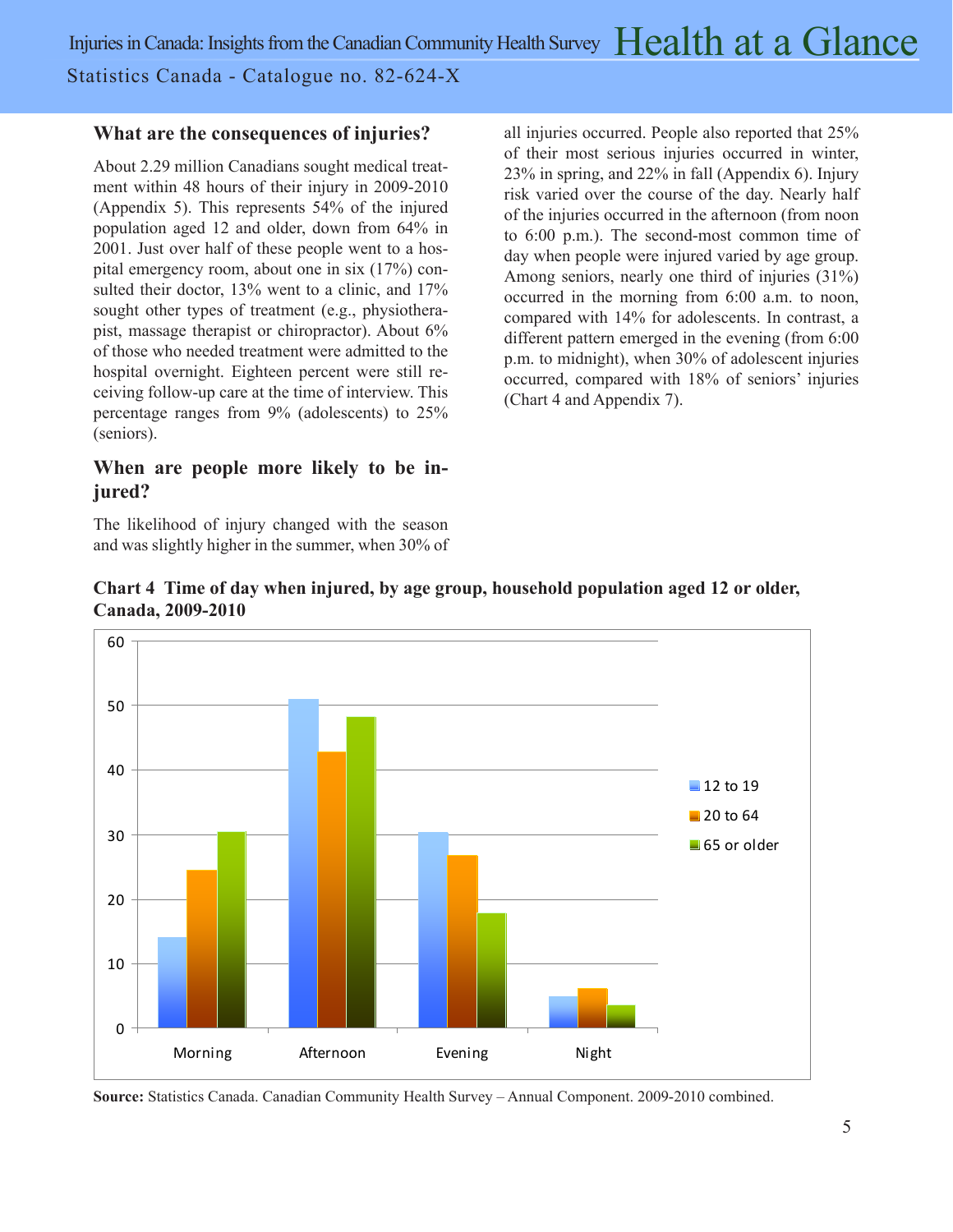## **Why do injuries occur?**

The main causes of injuries were falls and overexertion (Chart 5). This is noteworthy since falls are the most common cause of injury hospitalizations in Canada<sup>5</sup>. While about half (50%) of injuries among adolescents resulted from a fall, this proportion was even higher among seniors (63%). Injuries that occurred during sports activities were mainly caused by falls. Sports accounted for three in five falls among adolescents.

Falls in seniors, on the other hand, were more often the result of tripping or stumbling while walking or doing household chores (see Box 2 - Seniors and falls). Injuries caused by overexertion or strenuous movements were almost twice as frequent in working-age adults (27%) as in seniors (14%) and adolescents (15%) (Appendix 8).

**Seniors and falls -** Falls are of important concern for the elderly population because they can have serious consequences: injury, disability, hospitalization and even death. For example, a 2005 report from the Public Health Agency of Canada<sup>6</sup> noted that 20% of seniors with hip injuries die within a year of the fracture.

Most injuries for seniors are the direct consequence of tripping or stumbling (60%). In seniors aged 65 to 79, such falls occur most often outdoors (53%). For seniors 80 and older these types of falls are more likely to occur indoors (63%) than outdoors (37%) (2009 CCHS – Healthy Aging).

Falls among seniors are also related to stair accidents (13%) and health problems like dizziness, seizures, weakness or knees that "give out" (8%).





**Source:** Statistics Canada. Canadian Community Health Survey – Annual Component. 2009-2010 combined.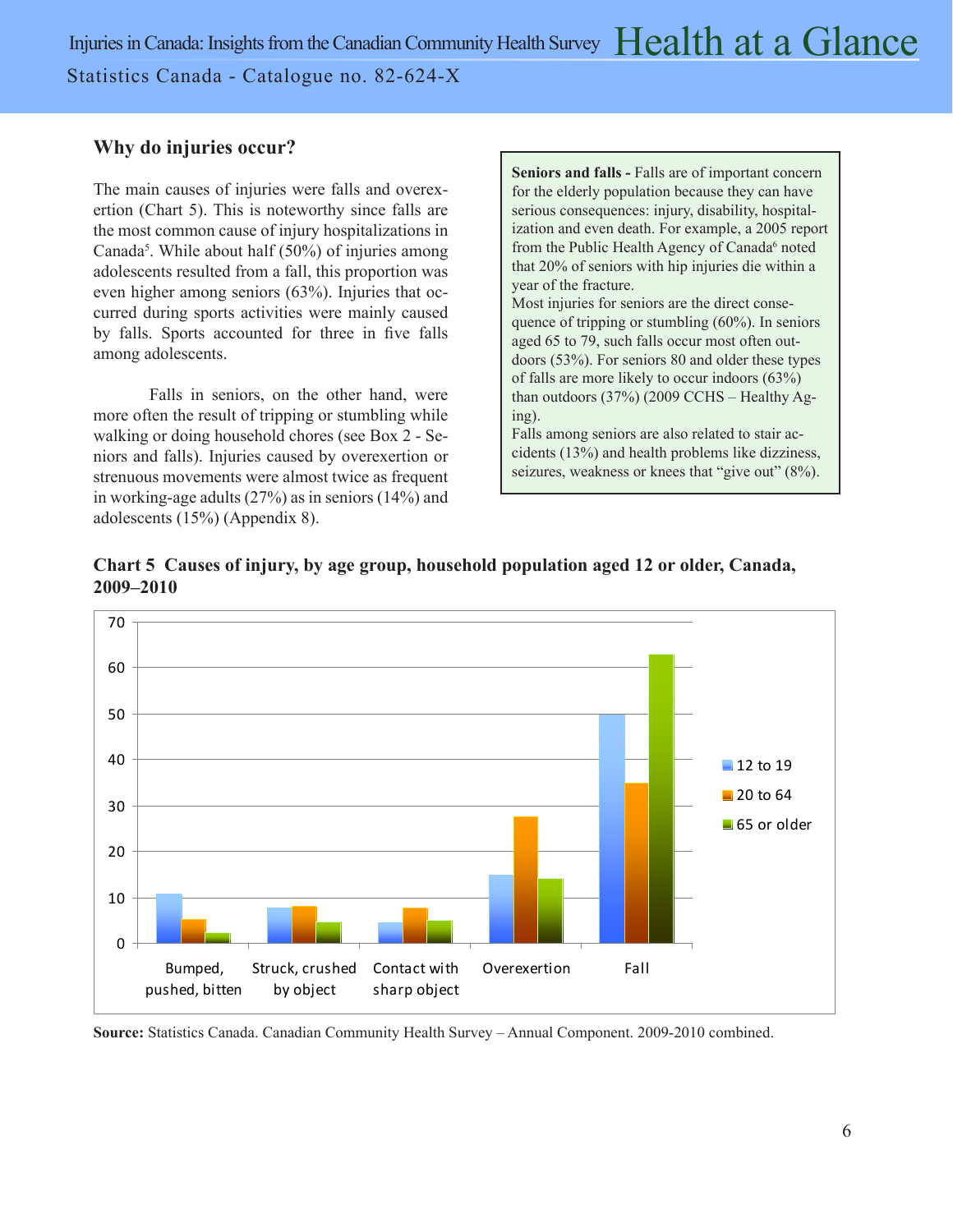Injuries in Canada: Insights from the Canadian Community Health Survey  $\rm{Health~at~a~Glance}$ Statistics Canada - Catalogue no. 82-624-X

#### **Summary**

Injuries represent an important public health issue for Canadians of all ages. Most of the trends described in this article are consistent with findings from the 2001 CCHS<sup>7,8</sup>. The most important note is that the injury context is strongly related to age. For instance, adolescent males are the group injured most often, and these injuries occur mainly while participating in sports. Overexertion is an important

cause of injury in the working-age population and seniors are injured most often from falls while doing household chores or walking.



Jean-Michel Billette and Teresa Janz are analysts with the Health Statistics Division.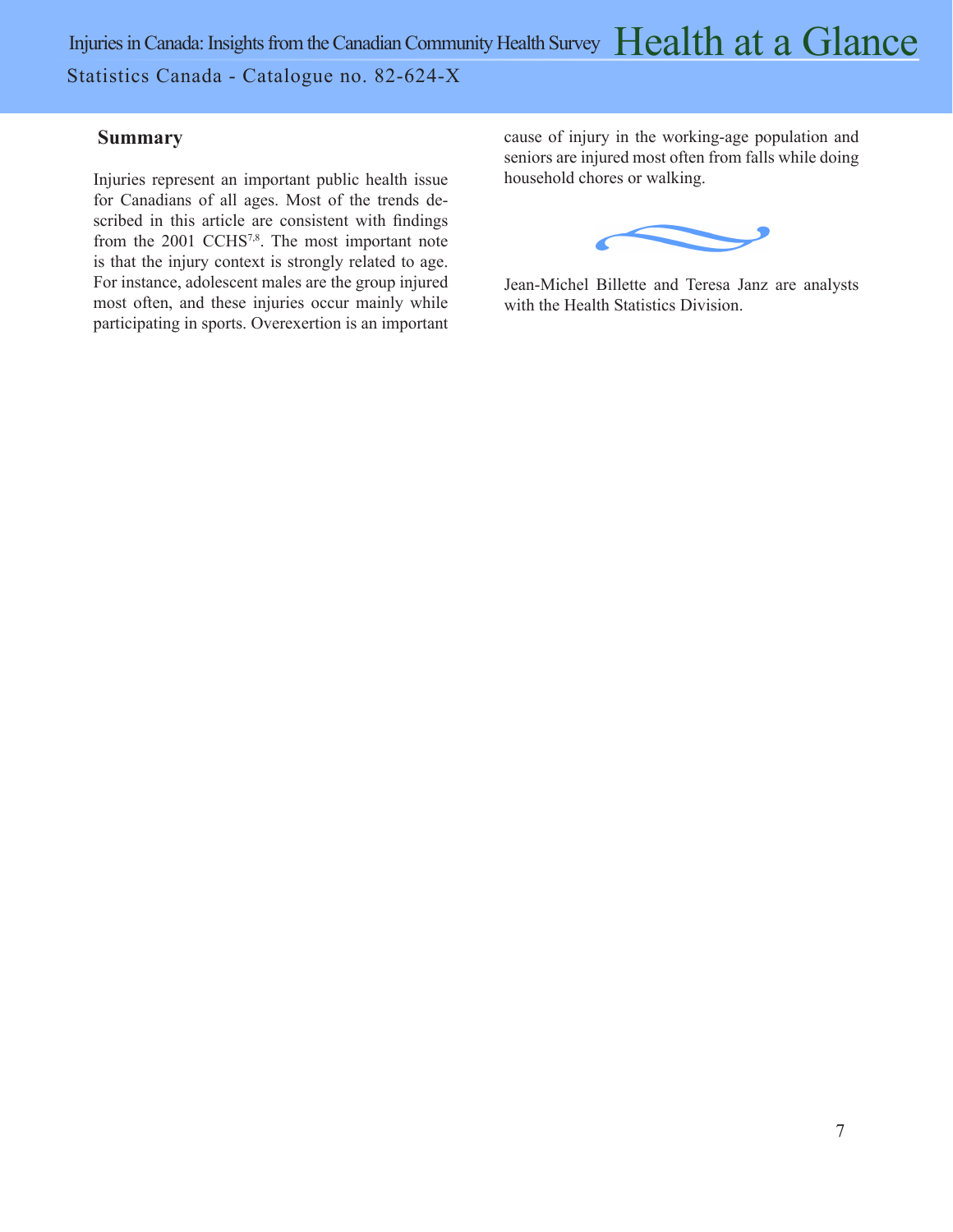### **References**

1. Statistics Canada. Leading causes of death in Canada (Statistics Canada Catalogue no. 84- 215-XWE). 2010 [cited 2011 June 3]. Available from [http://www.statcan.gc.ca/bsolc/olc-cel/olc](http://www.statcan.gc.ca/bsolc/olc-cel/olc-cel?catno=84-215-x&lang=eng)[cel?catno=84-215-x&lang=eng.](http://www.statcan.gc.ca/bsolc/olc-cel/olc-cel?catno=84-215-x&lang=eng)

2. Statistics Canada. Activity-limiting injuries, 2009 (Statistics Canada Catalogue no. 82- 625-X). 2010 [cited 2011 June 3]. Available from [http://www.statcan.gc.ca/pub/82-625-x/2010002/](http://www.statcan.gc.ca/pub/82-625-x/2010002/article/11272-eng.htm) [article/11272-eng.htm](http://www.statcan.gc.ca/pub/82-625-x/2010002/article/11272-eng.htm).

3. SMARTRISK. The economic burden of injury in Canada. SMARTRISK, Toronto, 2009 [cited 2011 June 3]. Available from [http://www.smartrisk.](http://www.smartrisk.ca/downloads/burden/Canada2009/EBI-Eng-Final.pdf) [ca/downloads/burden/Canada2009/EBI-Eng-Final.](http://www.smartrisk.ca/downloads/burden/Canada2009/EBI-Eng-Final.pdf) [pdf.](http://www.smartrisk.ca/downloads/burden/Canada2009/EBI-Eng-Final.pdf)

4. Wilkins, Kathryn and Susan G. Mackenzie. "Work injuries". Health Reports (Statistics Canada Catalogue no. 82-003-X). 2007 [cited 2011 June 3]; 18(3): 1-18. Available from  $\frac{http://www.stat-1833368881}{http://www.stat-18336881}$ [can.gc.ca/pub/82-003-x/2006007/article/injuries](http://www.statcan.gc.ca/pub/82-003-x/2006007/article/injuries-blessures/10191-eng.pdf)[blessures/10191-eng.pdf.](http://www.statcan.gc.ca/pub/82-003-x/2006007/article/injuries-blessures/10191-eng.pdf)

5. Canadian Institute for Health Information. "Injury hospitalizations and socio-economic status". Analysis in Brief. 2010 [cited 2011 June 3]. Available from [http://secure.cihi.ca/cihiweb/products/In](http://secure.cihi.ca/cihiweb/products/injury_aib_vE4CCF_v3_en.pdf)[jury\\_aib\\_vE4CCF\\_v3\\_en.pdf](http://secure.cihi.ca/cihiweb/products/injury_aib_vE4CCF_v3_en.pdf).

6. Public Health Agency of Canada. Report on seniors' falls in Canada. 2005 [cited 2011 June 3]. Available from [http://phac-aspc.gc.ca/seniors-aines/](http://phac-aspc.gc.ca/seniors-aines/alt-formats/pdf/publications/pro/injury-blessure/seniors_falls/seniors-falls_e.pdf) [alt-formats/pdf/publications/pro/injury-blessure/se](http://phac-aspc.gc.ca/seniors-aines/alt-formats/pdf/publications/pro/injury-blessure/seniors_falls/seniors-falls_e.pdf)[niors\\_falls/seniors-falls\\_e.pdf](http://phac-aspc.gc.ca/seniors-aines/alt-formats/pdf/publications/pro/injury-blessure/seniors_falls/seniors-falls_e.pdf).

7. Mo, Frank, Michelle C. Turner, Daniel Krewski and Joav Merrick. "Adolescent injuries in Canada: findings from the Canadian Community Health Survey, 2000-2001". International Journal of Injury Control and Safety Promotion. 2006; 13(4): 235-244.

8. Wilkins, Kathryn and Evelyn Park. "Injuries". Health Reports (Statistics Canada Catalogue no. 82-003-X). 2004 [cited 2011 June 3]; 15(3): 43 48. Available from [http://www.statcan.gc.ca/stud](http://www.statcan.gc.ca/studies-etudes/82-003/archive/2004/6850-eng.pdf)[ies-etudes/82-003/archive/2004/6850-eng.pdf.](http://www.statcan.gc.ca/studies-etudes/82-003/archive/2004/6850-eng.pdf)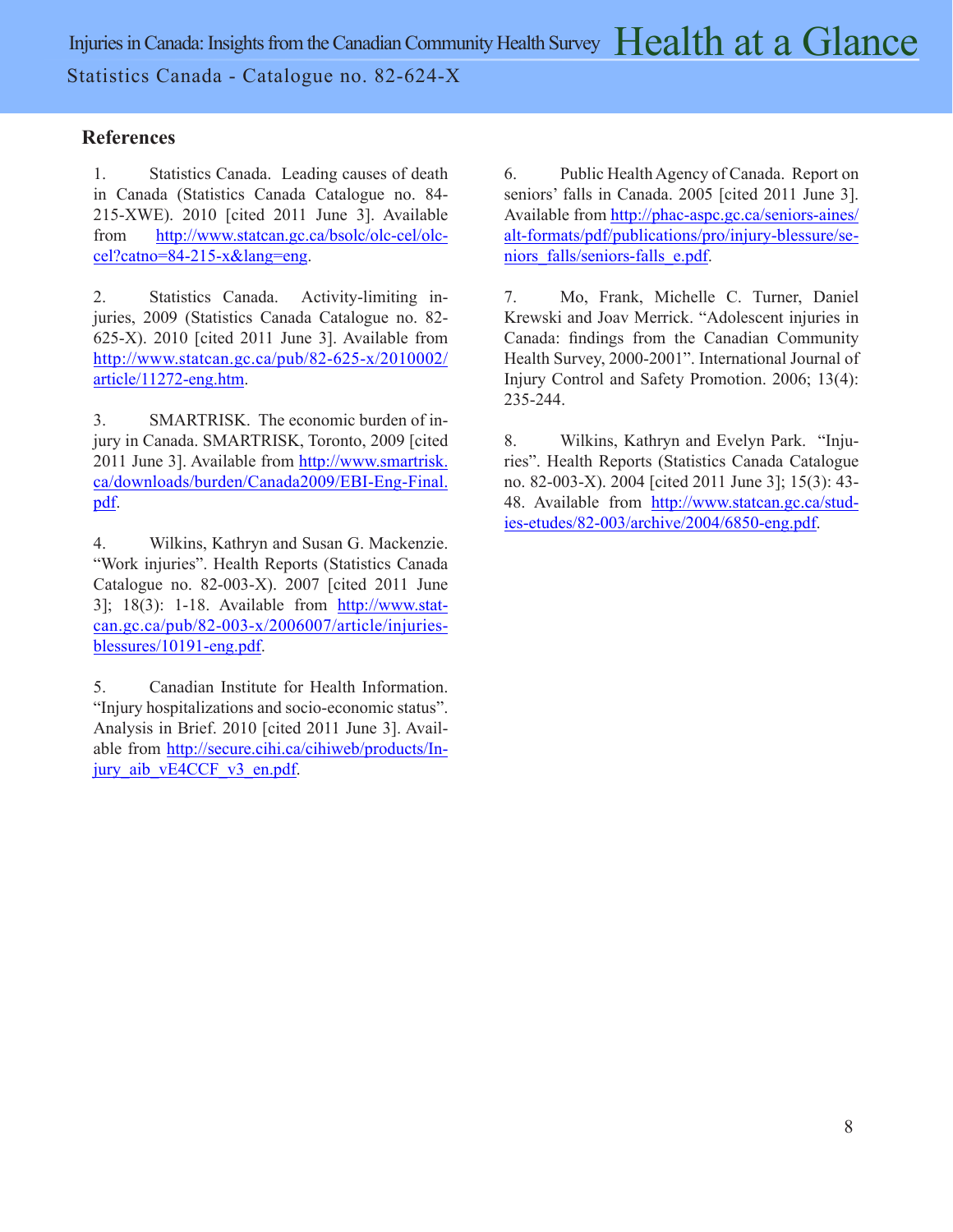# **Appendix 1 Number and percentage who sustained at least one activity limiting injury during the past 12 months, population aged 12 and over, Canada, 2009-2010**

|                                                                                                     | <b>Total</b>         |      |                               |             |                      | <b>Males</b>      |      |                               |                | <b>Females</b>    |                               |      |
|-----------------------------------------------------------------------------------------------------|----------------------|------|-------------------------------|-------------|----------------------|-------------------|------|-------------------------------|----------------|-------------------|-------------------------------|------|
|                                                                                                     | <b>Number</b><br>000 | Rate | 95%<br>confidence<br>interval |             | <b>Number</b><br>000 | Rate              |      | 95%<br>confidence<br>interval |                | Rate              | 95%<br>confidence<br>interval |      |
|                                                                                                     |                      |      | Low                           | <b>High</b> |                      |                   | Low  | <b>High</b>                   |                |                   | Low                           | High |
| Total                                                                                               | 4,272                | 14.9 | 14.6                          | 15.2        | 2,414                | 17.1              | 16.5 | 17.6                          | 1,859          | 12.8              | 12.4                          | 13.2 |
| age 12-19                                                                                           | 890                  | 26.5 | 25.5                          | 27.6        | 522                  | 30.4              | 28.8 | 32.0                          | 368            | 22.5              | 21.1                          | 23.8 |
| age 20-64                                                                                           | 2,961                | 14.2 | 13.8                          | 14.6        | 1,717                | 16.5              | 15.9 | 17.1                          | 1,244          | 11.9              | 11.4                          | 12.4 |
| age $65+$                                                                                           | 421                  | 9.5  | 8.9                           | 10.0        | 175                  | 8.7               | 7.9  | 9.4                           | 247            | 10.1              | 9.3                           | 10.9 |
| Newfoundland and Labrador                                                                           | 61                   | 13.8 | 12.2                          | 15.4        | 35                   | 16.0              | 13.4 | 18.7                          | 27             | 11.6              | 9.7                           | 13.6 |
| Prince Edward Island                                                                                | 14                   | 11.7 | 9.7                           | 13.7        | $\tau$               | 11.6              | 9.0  | 14.3                          | $\overline{7}$ | 11.8              | 9.3                           | 14.3 |
| Nova Scotia                                                                                         | 121                  | 15.0 | 13.5                          | 16.5        | 63                   | 16.3              | 14.1 | 18.6                          | 58             | 13.8              | 12.0                          | 15.5 |
| New Brunswick                                                                                       | 90                   | 14.0 | 12.8                          | 15.3        | 48                   | 15.4              | 13.5 | 17.3                          | 42             | 12.7              | 11.1                          | 14.4 |
| Ouebec                                                                                              | 938                  | 14.0 | 13.2                          | 14.7        | 549                  | 16.6              | 15.4 | 17.8                          | 389            | 11.4              | 10.4                          | 12.4 |
| Ontario                                                                                             | 1.600                | 14.3 | 13.8                          | 14.8        | 904                  | 16.5              | 15.7 | 17.3                          | 696            | 12.2              | 11.5                          | 12.9 |
| Manitoba                                                                                            | 162                  | 16.6 | 14.9                          | 18.2        | 88                   | 18.2              | 15.9 | 20.5                          | 74             | 14.9              | 13.0                          | 16.9 |
| Saskatchewan                                                                                        | 134                  | 16.3 | 15.1                          | 17.6        | 71                   | 17.4              | 15.6 | 19.3                          | 63             | 15.2              | 13.5                          | 17.0 |
| Alberta                                                                                             | 509                  | 16.8 | 15.6                          | 17.9        | 288                  | 18.6              | 16.8 | 20.4                          | 222            | 14.9              | 13.5                          | 16.3 |
| <b>British Columbia</b>                                                                             | 631                  | 16.3 | 15.5                          | 17.1        | 354                  | 18.6              | 17.3 | 19.9                          | 276            | 14.1              | 13.1                          | 15.1 |
| Yukon                                                                                               | 5                    | 16.6 | 13.4                          | 19.8        | 3                    | 18.4              | 14.8 | 22.0                          | $\overline{2}$ | 14.7              | 10.2                          | 19.2 |
| Northwest Territories                                                                               | 5                    | 14.2 | 11.3                          | 17.1        | 3                    | 14.6              | 11.2 | 18.1                          | $\overline{c}$ | 13.8              | 9.6                           | 17.9 |
| Nunavut                                                                                             | 3                    | 16.8 | 11.9                          | 21.8        | $\overline{2}$       | 20.9 <sup>E</sup> | 13.3 | 28.5                          | 1              | 12.6 <sup>E</sup> | 7.3                           | 18.0 |
| $E$ use with caution                                                                                |                      |      |                               |             |                      |                   |      |                               |                |                   |                               |      |
| Source: Statistics Canada. Canadian Community Health Survey - Annual Component. 2009-2010 combined. |                      |      |                               |             |                      |                   |      |                               |                |                   |                               |      |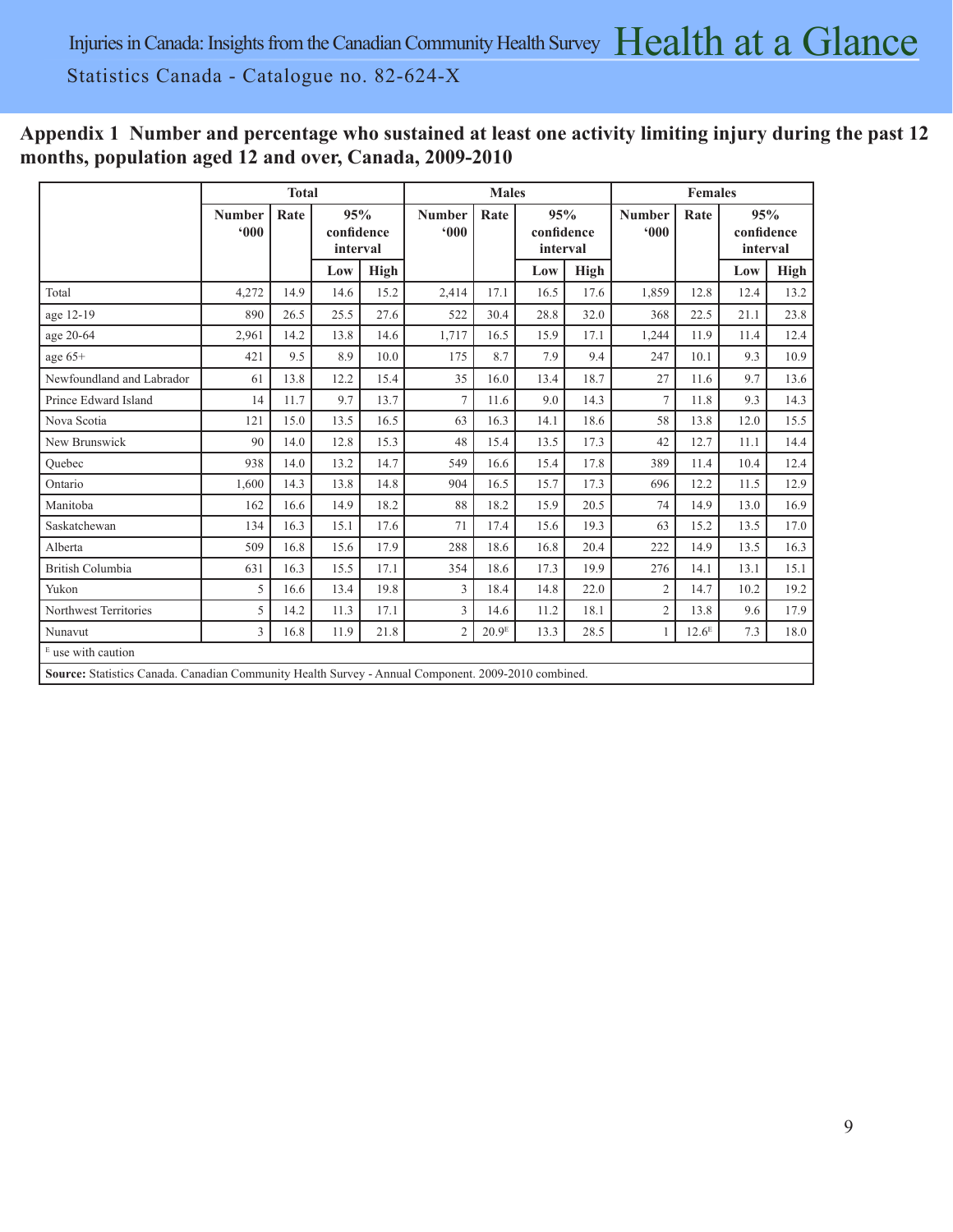## **Appendix 2 Activity when the most serious injury occurred, among people who sustained at least one activity-limiting injury during the past 12 months, population aged 12 and over, Canada, 2009-2010**

|                                                                                                     |                                                               |                    | <b>Table 2</b>          |                     |               |                               |                      |             |               |                               |      |             |
|-----------------------------------------------------------------------------------------------------|---------------------------------------------------------------|--------------------|-------------------------|---------------------|---------------|-------------------------------|----------------------|-------------|---------------|-------------------------------|------|-------------|
|                                                                                                     |                                                               | <b>Total</b>       |                         |                     |               | <b>Males</b>                  |                      |             |               | <b>Females</b>                |      |             |
|                                                                                                     | 95%<br>Rate<br><b>Number</b><br>000<br>confidence<br>interval |                    | <b>Number</b><br>$000*$ | Rate                |               | 95%<br>confidence<br>interval | <b>Number</b><br>000 | Rate        |               | 95%<br>confidence<br>interval |      |             |
|                                                                                                     |                                                               |                    | Low                     | High                |               |                               | Low                  | High        |               |                               | Low  | High        |
| Sports, physical exercise                                                                           | 1,470                                                         | 34.9               | 33.7                    | 36.1                | 965           | 40.4                          | 38.8                 | 42.1        | 505           | 27.7                          | 26.1 | 29.2        |
| Household chores                                                                                    | 627                                                           | 14.9               | 14.0                    | 15.8                | 343           | 14.4                          | 13.2                 | 15.6        | 284           | 15.6                          | 14.4 | 16.8        |
| Working at a job or business                                                                        | 578                                                           | 13.7               | 12.9                    | 14.5                | 414           | 17.4                          | 16.1                 | 18.6        | 164           | 9.0                           | 8.1  | 9.9         |
| Walking                                                                                             | 490                                                           | 11.6               | 10.8                    | 12.4                | 167           | 7.0                           | 6.1                  | 7.9         | 323           | 17.7                          | 16.4 | 19.0        |
| Leisure or hobby                                                                                    | 320                                                           | 7.6                | 7.0                     | 8.2                 | 187           | 7.8                           | 6.9                  | 8.8         | 133           | 7.3                           | 6.5  | 8.1         |
| Driver or passenger in on-road or off-road motor vehicle                                            | 207                                                           | 4.9                | 4.4                     | 5.4                 | 93            | 3.9                           | 3.3                  | 4.5         | 113           | 6.2                           | 5.3  | 7.1         |
| Going up, down stairs                                                                               | 166                                                           | 3.9                | 3.5                     | 4.4                 | 53            | 2.2                           | 1.7                  | 2.8         | 113           | 6.2                           | 5.4  | 7.0         |
| Sleeping, eating, personal care                                                                     | 123                                                           | 2.9                | 2.5                     | 3.3                 | 55            | 2.3                           | 1.8                  | 2.8         | 68            | 3.8                           | 3.1  | 4.4         |
| Other                                                                                               | 231                                                           | 5.5                | 5.0                     | 6.0                 | 110           | 4.6                           | 4.0                  | 5.2         | 122           | 6.7                           | 5.8  | 7.6         |
| Source: Statistics Canada. Canadian Community Health Survey - Annual Component. 2009-2010 combined. |                                                               |                    |                         |                     |               |                               |                      |             |               |                               |      |             |
|                                                                                                     |                                                               |                    |                         | Table 2 – continued |               |                               |                      |             |               |                               |      |             |
|                                                                                                     |                                                               |                    |                         |                     |               |                               |                      |             |               |                               |      |             |
|                                                                                                     |                                                               | Age 12 to 19 years |                         |                     |               | Age 20 to 64 years            |                      |             |               | Age 65 years or older         |      |             |
|                                                                                                     | <b>Number</b>                                                 | Rate               | 95%                     |                     | <b>Number</b> | Rate                          |                      | 95%         | <b>Number</b> | Rate                          |      | 95%         |
|                                                                                                     | 000                                                           |                    |                         | confidence          | 000           |                               |                      | confidence  | 000           |                               |      | confidence  |
|                                                                                                     |                                                               |                    |                         | interval            |               |                               |                      | interval    |               |                               |      | interval    |
|                                                                                                     |                                                               |                    | Low                     | High                |               |                               | Low                  | <b>High</b> |               |                               | Low  | <b>High</b> |
| Sports, physical exercise                                                                           | 583                                                           | 66.1               | 64.0                    | 68.3                | 849           | 29.1                          | 27.7                 | 30.6        | 37            | 9.0                           | 7.1  | 10.9        |
| Household chores                                                                                    | 31                                                            | 3.5                | 2.6                     | 4.4                 | 484           | 16.6                          | 15.4                 | 17.8        | 112           | 27.1                          | 24.5 | 29.7        |
| Working at a job or business                                                                        | 34                                                            | 3.8                | 3.1                     | 4.6                 | 532           | 18.3                          | 17.1                 | 19.4        | 12            | 2.9                           | 2.0  | 3.7         |
| Walking                                                                                             | 52                                                            | 5.9                | 4.7                     | 7.0                 | 322           | 11.0                          | 10.1                 | 12.0        | 116           | 28.2                          | 25.0 | 31.4        |
| Leisure or hobby                                                                                    | 78                                                            | 8.8                | 7.6                     | 10.0                | 211           | 7.2                           | 6.5                  | 8.0         | 31            | 7.5                           | 5.9  | 9.2         |
| Driver or passenger in on-road or off-road motor vehicle                                            | 23                                                            | 2.7                | 2.0                     | 3.3                 | 167           | 5.7                           | 5.1                  | 6.4         | 16            | 3.8                           | 2.9  | 4.7         |
| Going up, down stairs                                                                               | 22                                                            | 2.5                | 1.8                     | 3.2                 | 114           | 3.9                           | 3.3                  | 4.5         | 30            | 7.3                           | 5.9  | 8.7         |
| Sleeping, eating, personal care                                                                     | 13                                                            | 1.4                | 1.0                     | 1.9                 | 84            | 2.9                           | 2.4                  | 3.4         | 27            | 6.4                           | 5.0  | 7.9         |
| Other                                                                                               | 47                                                            | 5.3                | 4.1                     | 6.5                 | 153           | 5.2                           | 4.7                  | 5.8         | 32            | 7.8                           | 5.8  | 9.8         |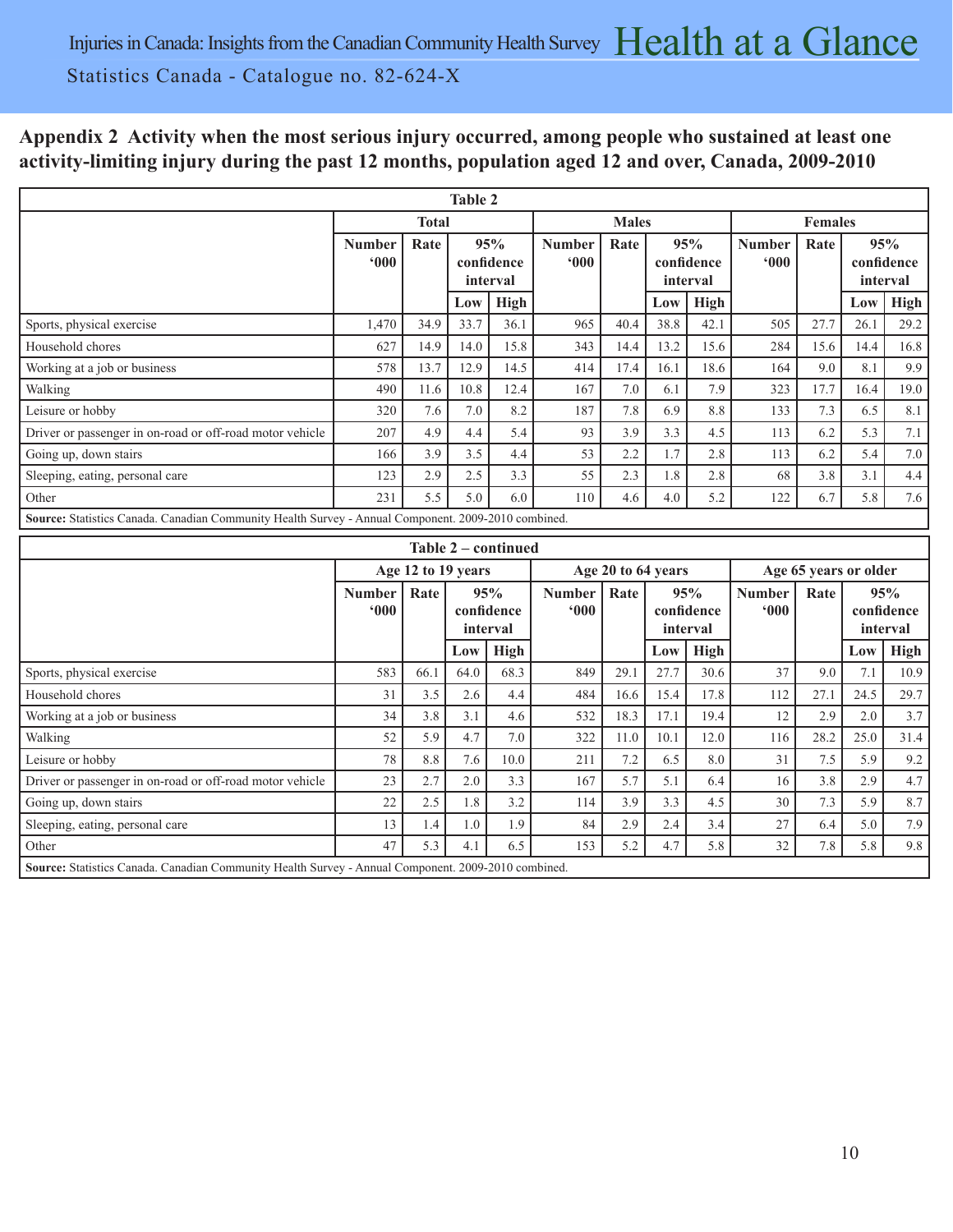# **Appendix 3 Type of most serious injury among people who sustained at least one activity-limiting injury during the past 12 months, population aged 12 and over, Canada, 2009-2010**

|                                                                                                     |                      |              |                                                     |      | Table 3                        |              |      |                               |                                   |                |      |                               |
|-----------------------------------------------------------------------------------------------------|----------------------|--------------|-----------------------------------------------------|------|--------------------------------|--------------|------|-------------------------------|-----------------------------------|----------------|------|-------------------------------|
|                                                                                                     |                      | <b>Total</b> |                                                     |      |                                | <b>Males</b> |      |                               |                                   | <b>Females</b> |      |                               |
|                                                                                                     | <b>Number</b><br>000 | Rate         | 95%<br>confidence<br>interval<br><b>High</b><br>Low |      | <b>Number</b><br>$000^{\circ}$ | Rate         |      | 95%<br>confidence<br>interval | <b>Number</b><br>600 <sup>°</sup> | Rate           |      | 95%<br>confidence<br>interval |
|                                                                                                     |                      |              |                                                     |      |                                |              | Low  | <b>High</b>                   |                                   |                | Low  | <b>High</b>                   |
| Sprain or strain                                                                                    | 2,165                | 51.1         | 49.8                                                | 52.3 | 1,210                          | 50.5         | 48.8 | 52.2                          | 955                               | 51.8           | 50.0 | 53.6                          |
| Broken or fractured bones                                                                           | 717                  | 16.9         | 16.0                                                | 17.8 | 379                            | 15.8         | 14.6 | 17.0                          | 338                               | 18.3           | 17.1 | 19.6                          |
| Cut, puncture, animal bite                                                                          | 408                  | 9.6          | 8.9                                                 | 10.3 | 280                            | 11.7         | 10.6 | 12.8                          | 128                               | 7.0            | 6.1  | 7.8                           |
| Scrape, bruise, blister                                                                             | 301                  | 7.1          | 6.5                                                 | 7.8  | 157                            | 6.6          | 5.7  | 7.4                           | 144                               | 7.8            | 6.9  | 8.8                           |
| Dislocation                                                                                         | 143                  | 3.4          | 2.9                                                 | 3.8  | 93                             | 3.9          | 3.2  | 4.6                           | 50                                | 2.7            | 2.2  | 3.2                           |
| Burn, scald, chemical burn                                                                          | 127                  | 3.0          | 2.6                                                 | 3.4  | 61                             | 2.5          | 2.1  | 3.0                           | 67                                | 3.6            | 3.0  | 4.3                           |
| Concussion, other brain<br>injuries                                                                 | 94                   | 2.2          | 1.8                                                 | 2.6  | 58                             | 2.4          | 1.9  | 3.0                           | 36                                | 2.0            | 1.5  | 2.4                           |
| Multiple injuries                                                                                   | 50                   | 1.2          | 0.9                                                 | 1.4  | 26                             | 1.1          | 0.8  | 1.4                           | 24                                | 1.3            | 0.9  | 1.7                           |
| Other                                                                                               | 235                  | 5.6          | 5.1                                                 | 6.0  | 134                            | 5.6          | 4.9  | 6.2                           | 102                               | 5.5            | 4.8  | 6.2                           |
| Source: Statistics Canada. Canadian Community Health Survey - Annual Component. 2009-2010 combined. |                      |              |                                                     |      |                                |              |      |                               |                                   |                |      |                               |

|                                                                                                     |                         |                  |                               |             | Table 3 – continued  |                    |      |                               |                                           |                       |      |                               |
|-----------------------------------------------------------------------------------------------------|-------------------------|------------------|-------------------------------|-------------|----------------------|--------------------|------|-------------------------------|-------------------------------------------|-----------------------|------|-------------------------------|
|                                                                                                     |                         |                  | Age 12 to 19 years            |             |                      | Age 20 to 64 years |      |                               |                                           | Age 65 years or older |      |                               |
|                                                                                                     | <b>Number</b><br>$000*$ | Rate             | 95%<br>confidence<br>interval |             | <b>Number</b><br>000 | Rate               |      | 95%<br>confidence<br>interval | Rate<br><b>Number</b><br>600 <sup>°</sup> |                       |      | 95%<br>confidence<br>interval |
|                                                                                                     |                         |                  | Low                           | <b>High</b> |                      |                    | Low  | <b>High</b>                   |                                           |                       | Low  | <b>High</b>                   |
| Sprain or strain                                                                                    | 431                     | 48.8             | 46.4                          | 51.1        | 1,582                | 53.8               | 52.2 | 55.4                          | 153                                       | 36.6                  | 33.5 | 39.7                          |
| Broken or fractured bones                                                                           | 188                     | 21.4             | 19.4                          | 23.4        | 420                  | 14.3               | 13.2 | 15.3                          | 108                                       | 25.9                  | 23.4 | 28.4                          |
| Cut, puncture, animal bite                                                                          | 84                      | 9.5              | 8.1                           | 10.9        | 286                  | 9.7                | 8.8  | 10.7                          | 39                                        | 9.3                   | 7.7  | 10.9                          |
| Scrape, bruise, blister                                                                             | 56                      | 6.4              | 5.3                           | 7.5         | 186                  | 6.3                | 5.5  | 7.2                           | 59                                        | 14.0                  | 11.9 | 16.2                          |
| Dislocation                                                                                         | 25                      | 2.8              | 2.1                           | 3.6         | 104                  | 3.6                | 3.0  | 4.1                           | 14                                        | 3.3 <sup>E</sup>      | 2.1  | 4.6                           |
| Burn, scald, chemical burn                                                                          | 35                      | 4.0              | 3.1                           | 4.9         | 84                   | 2.9                | 2.4  | 3.3                           | 8                                         | 1.9 <sup>E</sup>      | 0.7  | 3.1                           |
| Concussion, other brain<br>injuries                                                                 | 29                      | 3.3              | 2.5                           | 4.0         | 60                   | 2.1                | 1.6  | 2.6                           | 5                                         | 1.1 <sup>E</sup>      | 0.8  | 1.5                           |
| Multiple injuries                                                                                   | 6                       | 0.7 <sup>E</sup> | 0.3                           | 1.1         | 36                   | 1.2                | 0.9  | 1.5                           | 8                                         | 1.9 <sup>E</sup>      | 1.2  | 2.7                           |
| Other                                                                                               | 29                      | 3.3              | 2.5                           | 4.0         | 182                  | 6.2                | 5.5  | 6.8                           | 25                                        | 5.9                   | 4.7  | 7.2                           |
| <sup>E</sup> use with caution                                                                       |                         |                  |                               |             |                      |                    |      |                               |                                           |                       |      |                               |
| Source: Statistics Canada. Canadian Community Health Survey - Annual Component. 2009-2010 combined. |                         |                  |                               |             |                      |                    |      |                               |                                           |                       |      |                               |

ī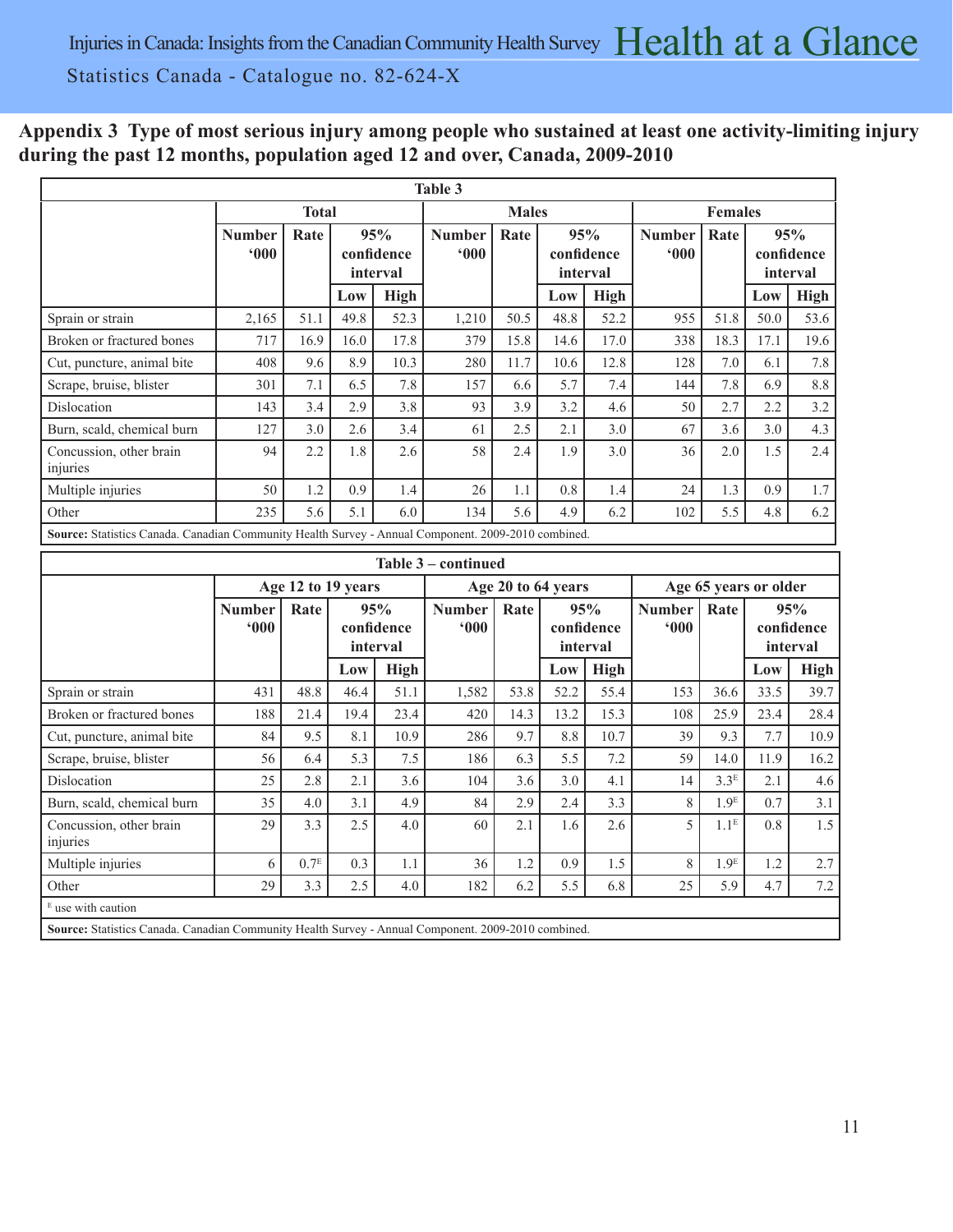# **Appendix 4 Part of body affected by the most serious injury, among people who sustained at least one activity-limiting injury during the past 12 months, population aged 12 and over, Canada, 2009-2010**

|                                                                                                     |                      |                    |      |                               | <b>Table 4</b>       |                    |          |                                           |                      |                       |      |                               |
|-----------------------------------------------------------------------------------------------------|----------------------|--------------------|------|-------------------------------|----------------------|--------------------|----------|-------------------------------------------|----------------------|-----------------------|------|-------------------------------|
|                                                                                                     |                      | <b>Total</b>       |      |                               |                      | <b>Males</b>       |          |                                           |                      | <b>Females</b>        |      |                               |
|                                                                                                     | <b>Number</b><br>000 | Rate               |      | 95%<br>confidence<br>interval | <b>Number</b><br>000 | Rate               |          | 95%<br>confidence<br>interval             | <b>Number</b><br>000 | Rate                  |      | 95%<br>confidence<br>interval |
|                                                                                                     |                      |                    | Low  | <b>High</b>                   |                      |                    | Low      | High                                      |                      |                       | Low  | High                          |
| Ankle, foot                                                                                         | 942                  | 22.8               | 21.8 | 23.8                          | 477                  | 20.5               | 19.1     | 21.9                                      | 465                  | 25.8                  | 24.2 | 27.3                          |
| Wrist, hand                                                                                         | 714                  | 17.3               | 16.3 | 18.2                          | 447                  | 19.2               | 17.8     | 20.6                                      | 267                  | 14.8                  | 13.6 | 16.0                          |
| Knee, lower leg                                                                                     | 619                  | 15.0               | 14.1 | 15.9                          | 335                  | 14.4               | 13.2     | 15.6                                      | 284                  | 15.7                  | 14.5 | 17.0                          |
| Lower back or lower<br>spine                                                                        | 548                  | 13.3               | 12.4 | 14.1                          | 315                  | 13.5               | 12.4     | 14.7                                      | 233                  | 12.9                  | 11.6 | 14.1                          |
| Shoulder, elbow, arm                                                                                | 544                  | 13.2               | 12.3 | 14.0                          | 325                  | 14.0               | 12.7     | 15.2                                      | 219                  | 12.1                  | 10.9 | 13.4                          |
| Head                                                                                                | 98                   | 2.4                | 2.1  | 2.7                           | 61                   | 2.6                | 2.1      | 3.1                                       | 37                   | 2.1                   | 1.6  | 2.5                           |
| Other                                                                                               | 669                  | 16.2               | 15.3 | 17.0                          | 368                  | 15.8               | 14.6     | 17.0                                      | 301                  | 16.7                  | 15.4 | 17.9                          |
| Source: Statistics Canada. Canadian Community Health Survey - Annual Component. 2009-2010 combined. |                      |                    |      |                               |                      |                    |          |                                           |                      |                       |      |                               |
|                                                                                                     |                      |                    |      |                               | Table 4 - continued  |                    |          |                                           |                      |                       |      |                               |
|                                                                                                     |                      | Age 12 to 19 years |      |                               |                      | Age 20 to 64 years |          |                                           |                      | Age 65 years or older |      |                               |
|                                                                                                     | <b>Number</b><br>000 | Rate               |      | 95%<br>confidence<br>interval | <b>Number</b><br>000 | Rate               | interval | <b>Number</b><br>95%<br>000<br>confidence |                      | Rate                  |      | 95%<br>confidence<br>interval |
|                                                                                                     |                      |                    | Low  | High                          |                      |                    | Low      | <b>High</b>                               |                      |                       | Low  | <b>High</b>                   |
| Ankle, foot                                                                                         | 281                  | 33.0               | 30.6 | 35.4                          | 605                  | 21.1               | 19.8     | 22.4                                      | 56                   | 13.6                  | 11.6 | 15.6                          |
| Wrist, hand                                                                                         | 187                  | 22.0               | 20.0 | 23.9                          | 469                  | 16.3               | 15.2     | 17.5                                      | 59                   | 14.3                  | 12.1 | 16.5                          |
| Knee, lower leg                                                                                     | 128                  | 15.0               | 13.4 | 16.7                          | 431                  | 15.0               | 13.9     | 16.1                                      | 60                   | 14.7                  | 12.6 | 16.7                          |
| Lower back or lower                                                                                 |                      |                    |      |                               |                      |                    |          |                                           |                      |                       |      | 13.6                          |
| spine                                                                                               | 44                   | 5.2                | 4.2  | 6.2                           | 457                  | 15.9               | 14.8     | 17.0                                      | 47                   | 11.3                  | 9.1  |                               |
| Shoulder, elbow, arm                                                                                | 93                   | 10.9               | 9.4  | 12.4                          | 376                  | 13.1               | 12.0     | 14.2                                      | 75                   | 18.3                  | 15.7 | 20.8                          |
| Head                                                                                                | 23                   | 2.7                | 1.9  | 3.4                           | 56                   | 2.0                | 1.6      | 2.3                                       | 20                   | 4.8                   | 3.5  | 6.1                           |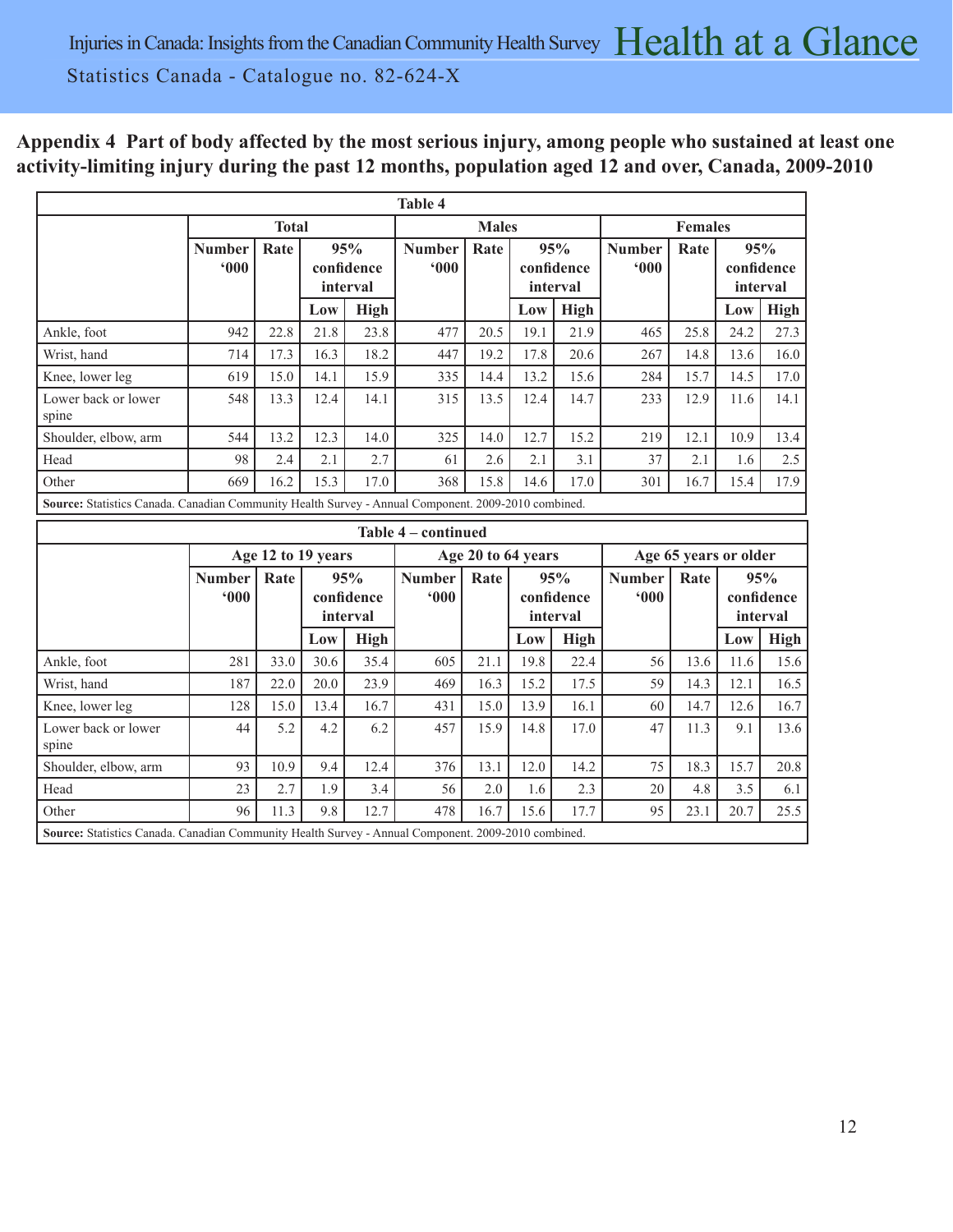# **Appendix 5 Type of treatment received, among people who sustained at least one acivity-limiting injury during the past 12 months and who received treatment within 48 hours of the most serious activity-limiting injury, population aged 12 and over, Canada, 2009-2010**

|                                                                                                     |                                        |              |                               | Table 5 |                         |              |      |                               |                         |                |      |                               |
|-----------------------------------------------------------------------------------------------------|----------------------------------------|--------------|-------------------------------|---------|-------------------------|--------------|------|-------------------------------|-------------------------|----------------|------|-------------------------------|
|                                                                                                     |                                        | <b>Total</b> |                               |         |                         | <b>Males</b> |      |                               |                         | <b>Females</b> |      |                               |
|                                                                                                     | Rate<br><b>Number</b><br>$000^{\circ}$ |              | 95%<br>confidence<br>interval |         | <b>Number</b><br>$000*$ | Rate         |      | 95%<br>confidence<br>interval | <b>Number</b><br>$000*$ | Rate           |      | 95%<br>confidence<br>interval |
|                                                                                                     |                                        |              | Low                           | High    |                         |              | Low  | High                          |                         |                | Low  | <b>High</b>                   |
| Received treatment within 48 hours                                                                  | 2,290                                  | 53.9         | 52.8                          | 55.1    | 1,259                   | 52.5         | 50.9 | 54.1                          | 1,031                   | 55.8           | 54.1 | 57.5                          |
| In a doctor's office                                                                                | 381                                    | 16.7         | 15.5                          | 17.9    | 192                     | 15.3         | 13.7 | 16.8                          | 189                     | 18.3           | 16.5 | 20.2                          |
| In a hospital emergency room                                                                        | 1,241                                  | 54.2         | 52.6                          | 55.9    | 705                     | 56.0         | 53.6 | 58.3                          | 536                     | 52.1           | 49.8 | 54.4                          |
| As hospital outpatient                                                                              | 85                                     | 3.7          | 3.1                           | 4.3     | 42                      | 3.4          | 2.6  | 4.1                           | 42                      | 4.1            | 3.1  | 5.1                           |
| In another clinic (e.g. walk-in, appointment, sports)                                               | 291                                    | 12.7         | 11.6                          | 13.8    | 159                     | 12.6         | 11.2 | 14.1                          | 132                     | 12.9           | 11.2 | 14.5                          |
| In physiotherapist or massage therapist office                                                      | 73                                     | 3.2          | 2.5                           | 3.9     | 46                      | 3.6          | 2.6  | 4.6                           | 28                      | 2.7            | 2.0  | 3.4                           |
| In a chiropractor's office.                                                                         | 99                                     | 4.3          | 3.7                           | 5.0     | 52                      | 4.2          | 3.3  | 5.0                           | 47                      | 4.6            | 3.6  | 5.6                           |
| Where the injury happened                                                                           | 76                                     | 3.3          | 2.7                           | 3.9     | 47                      | 3.8          | 2.9  | 4.6                           | 28                      | 2.8            | 2.0  | 3.6                           |
| In another location                                                                                 | 135                                    | 5.9          | 5.0                           | 6.8     | 66                      | 5.3          | 4.1  | 6.4                           | 69                      | 6.7            | 5.3  | 8.0                           |
| Source: Statistics Canada. Canadian Community Health Survey - Annual Component. 2009-2010 combined. |                                        |              |                               |         |                         |              |      |                               |                         |                |      |                               |

| Table 5 – continued                                                                                 |                                        |                    |                               |             |                      |      |                               |      |                      |                  |                       |                 |  |  |
|-----------------------------------------------------------------------------------------------------|----------------------------------------|--------------------|-------------------------------|-------------|----------------------|------|-------------------------------|------|----------------------|------------------|-----------------------|-----------------|--|--|
|                                                                                                     |                                        | Age 12 to 19 years |                               |             |                      |      | Age 20 to 64 years            |      |                      |                  | Age 65 years or older |                 |  |  |
|                                                                                                     | Rate<br><b>Number</b><br>$000^{\circ}$ |                    | 95%<br>confidence<br>interval |             | <b>Number</b><br>000 | Rate | 95%<br>confidence<br>interval |      | <b>Number</b><br>000 | Rate             | confidence            | 95%<br>interval |  |  |
|                                                                                                     |                                        |                    | Low                           | <b>High</b> |                      |      | Low                           | High |                      |                  | Low                   | High            |  |  |
| Received treatment within 48 hours                                                                  | 479                                    | 54.2               | 51.9                          | 56.5        | 1,562                | 53.1 | 51.6                          | 54.5 | 249                  | 59.4             | 56.4                  | 62.4            |  |  |
| In a doctor's office                                                                                | 61                                     | 12.7               | 10.6                          | 14.7        | 276                  | 17.7 | 16.2                          | 19.1 | 45                   | 18.2             | 13.9                  | 22.4            |  |  |
| In a hospital emergency room                                                                        | 279                                    | 58.2               | 54.9                          | 61.5        | 807                  | 51.7 | 49.6                          | 53.8 | 155                  | 62.3             | 58.0                  | 66.6            |  |  |
| As hospital outpatient                                                                              | 20                                     | 4.1 <sup>E</sup>   | 2.7                           | 5.5         | 56                   | 3.6  | 2.8                           | 4.4  | 9                    | 3.7 <sup>E</sup> | 2.4                   | 4.9             |  |  |
| In another clinic (e.g. walk-in, appointment, sports)                                               | 52                                     | 10.9               | 8.7                           | 13.1        | 212                  | 13.6 | 12.2                          | 15.0 | 27                   | 10.8             | 8.3                   | 13.2            |  |  |
| In physiotherapist or massage therapist office                                                      | 10                                     | 2.0 <sup>E</sup>   | 1.2                           | 2.9         | 61                   | 3.9  | 3.0                           | 4.8  | 3                    | 1.1 <sup>E</sup> | 0.6                   | 1.6             |  |  |
| In a chiropractor's office                                                                          |                                        | 1.5 <sup>E</sup>   | 0.9                           | 2.0         | 87                   | 5.6  | 4.7                           | 6.5  | 6                    | 2.3 <sup>E</sup> | 1.2                   | 3.4             |  |  |
| Where the injury happened                                                                           | 28                                     | 5.9                | 4.4                           | 7.4         | 44                   | 2.8  | 2.1                           | 3.5  | 4                    | 1.6 <sup>E</sup> | 0.7                   | 2.4             |  |  |
| In another location                                                                                 | 37                                     | 7.8                | 5.8                           | 9.8         | 85                   | 5.5  | 4.4                           | 6.5  | 12                   | 4.8 <sup>E</sup> | 2.7                   | 7.0             |  |  |
| $E$ use with caution                                                                                |                                        |                    |                               |             |                      |      |                               |      |                      |                  |                       |                 |  |  |
| Source: Statistics Canada. Canadian Community Health Survey - Annual Component. 2009-2010 combined. |                                        |                    |                               |             |                      |      |                               |      |                      |                  |                       |                 |  |  |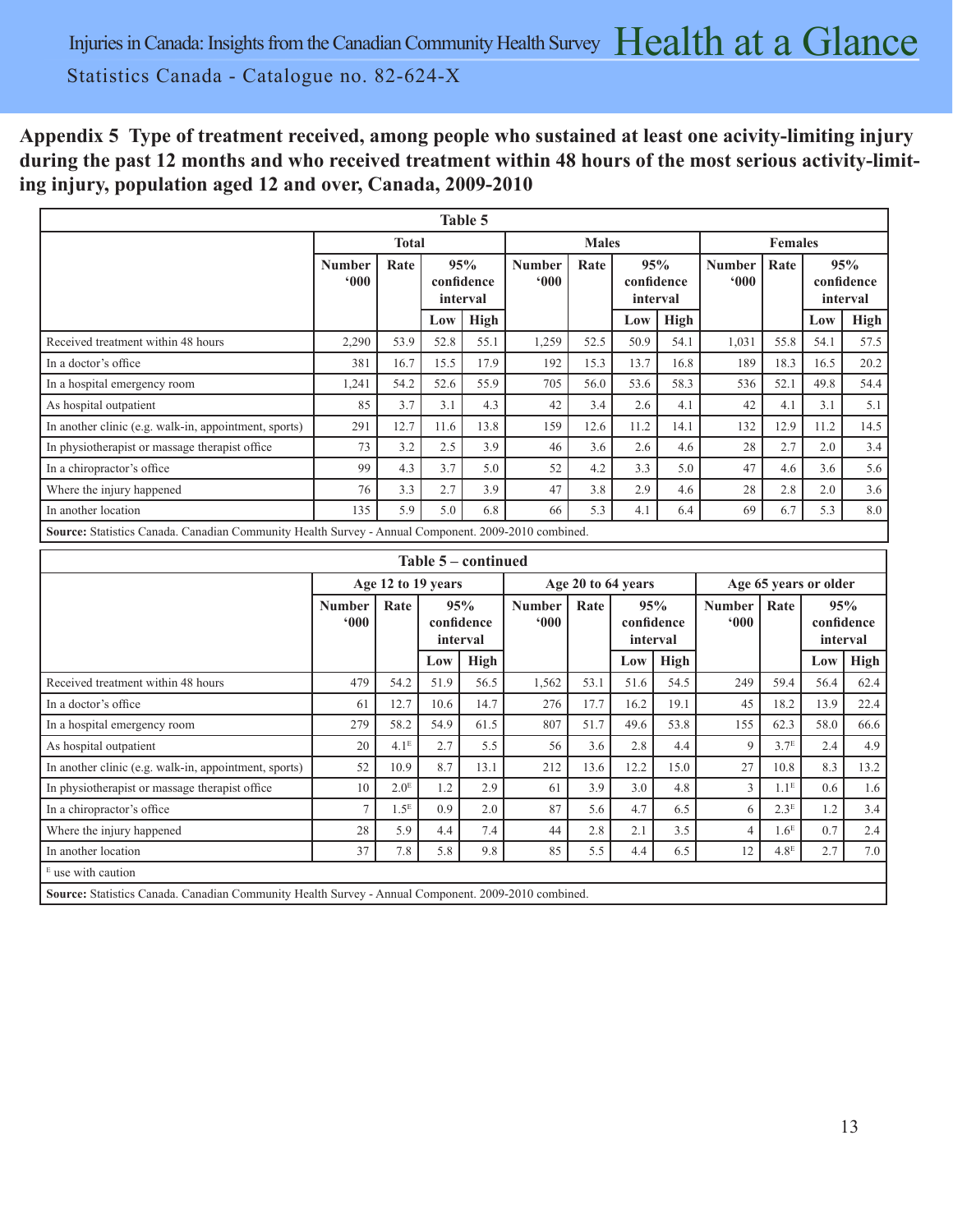**Appendix 6 Season during which the most serious activity-limiting injury occurred, among people who sustained at least one activity-limiting injury during the past 12 months, population aged 12 and over, Canada, 2009-2010** 

|                                                                                                     |                      |                    |          | Table 6                       |                                |                    |                               |                               |                         |                       |      |                               |
|-----------------------------------------------------------------------------------------------------|----------------------|--------------------|----------|-------------------------------|--------------------------------|--------------------|-------------------------------|-------------------------------|-------------------------|-----------------------|------|-------------------------------|
|                                                                                                     |                      | <b>Total</b>       |          |                               |                                | <b>Males</b>       |                               |                               |                         | <b>Females</b>        |      |                               |
|                                                                                                     | <b>Number</b><br>000 | Rate               | interval | 95%<br>confidence             | <b>Number</b><br>000           | Rate               |                               | 95%<br>confidence<br>interval | <b>Number</b><br>$000*$ | Rate                  |      | 95%<br>confidence<br>interval |
|                                                                                                     |                      |                    | Low      | <b>High</b>                   |                                |                    | Low                           | High                          |                         |                       | Low  | <b>High</b>                   |
| Spring (March, April, May)                                                                          | 959                  | 23.1               | 22.1     | 24.2                          | 532                            | 22.8               | 21.4                          | 24.2                          | 427                     | 23.6                  | 22.1 | 25.2                          |
| Summer (June, July, August)                                                                         | 1,231                | 29.7               | 28.6     | 30.9                          | 716                            | 30.6               | 29.0                          | 32.3                          | 515                     | 28.5                  | 26.9 | 30.2                          |
| Fall (September, October, November)                                                                 | 910                  | 22.0               | 21.0     | 22.9                          | 516                            | 22.1               | 20.8                          | 23.4                          | 394                     | 21.8                  | 20.4 | 23.3                          |
| Winter (December, January, February)                                                                | 1.043                | 25.2               | 24.1     | 26.3                          | 574                            | 24.6               | 23.1                          | 26.1                          | 469                     | 26.0                  | 24.5 | 27.5                          |
| Source: Statistics Canada. Canadian Community Health Survey - Annual Component. 2009-2010 combined. |                      |                    |          |                               |                                |                    |                               |                               |                         |                       |      |                               |
|                                                                                                     |                      |                    |          |                               | Table 6 – continued            |                    |                               |                               |                         |                       |      |                               |
|                                                                                                     |                      | Age 12 to 19 years |          |                               |                                | Age 20 to 64 years |                               |                               |                         | Age 65 years or older |      |                               |
|                                                                                                     | <b>Number</b><br>000 | Rate               |          | 95%<br>confidence<br>interval | <b>Number</b><br>$000^{\circ}$ | Rate               | 95%<br>confidence<br>interval |                               | <b>Number</b><br>$000*$ | Rate                  |      | 95%<br>confidence<br>interval |
|                                                                                                     |                      |                    | Low      | <b>High</b>                   |                                |                    | Low                           | <b>High</b>                   |                         |                       | Low  | High                          |
| Spring (March, April, May)                                                                          | 211                  | 24.7               | 22.7     | 26.7                          | 656                            | 22.8               | 21.5                          | 24.1                          | 92                      | 22.5                  | 20.1 | 24.8                          |
| Summer (June, July, August)                                                                         | 250                  | 29.3               | 27.0     | 31.5                          | 860                            | 29.9               | 28.4                          | 31.4                          | 120                     | 29.5                  | 26.6 | 32.3                          |
| Fall (September, October, November)                                                                 | 188                  | 22.0               | 20.1     | 23.9                          | 639                            | 22.2               | 21.0                          | 23.4                          | 83                      | 20.2                  | 18.1 | 22.4                          |
| Winter (December, January, February)                                                                | 206                  | 24.1               | 21.9     | 26.2                          | 724                            | 25.1               | 23.8                          | 26.5                          | 114                     | 27.9                  | 24.7 | 31.0                          |

**Source:** Statistics Canada. Canadian Community Health Survey - Annual Component. 2009-2010 combined.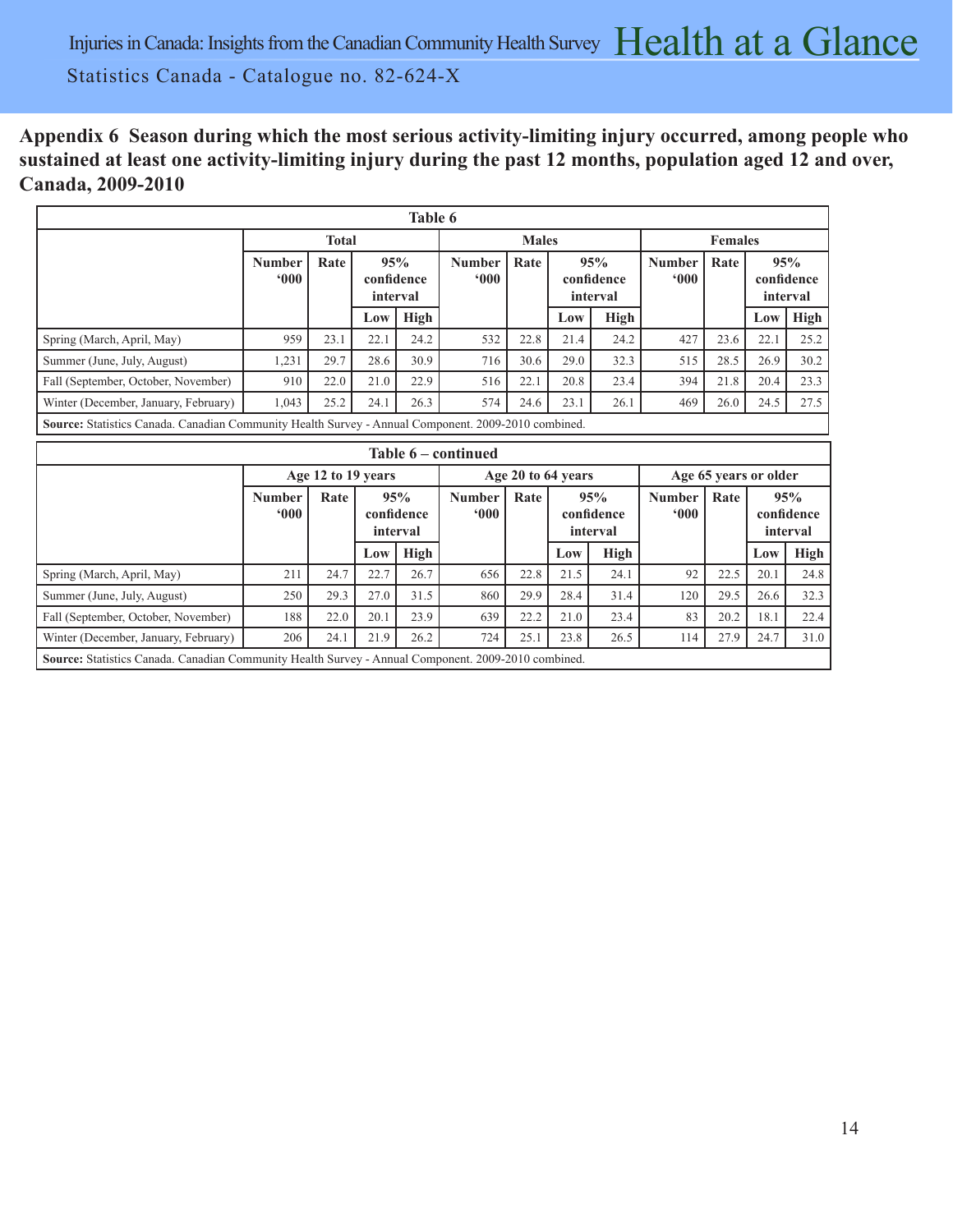**Appendix 7 Time of day during which the most serious activity-limiting injury occurred, among people who sustained at least one activity-limiting injury during the past 12 months, population aged 12 and over, Canada, 2009-2010** 

|                        |                      |                    |      |                               | Table 7                   |                                                                                                     |      |                               |                                |                       |      |                               |  |  |  |  |  |  |  |
|------------------------|----------------------|--------------------|------|-------------------------------|---------------------------|-----------------------------------------------------------------------------------------------------|------|-------------------------------|--------------------------------|-----------------------|------|-------------------------------|--|--|--|--|--|--|--|
|                        |                      | <b>Total</b>       |      |                               |                           | <b>Males</b>                                                                                        |      |                               |                                | <b>Females</b>        |      |                               |  |  |  |  |  |  |  |
|                        | <b>Number</b><br>000 | Rate               |      | 95%<br>confidence<br>interval | <b>Number</b><br>$000*$   | Rate                                                                                                |      | 95%<br>confidence<br>interval | <b>Number</b><br>$000^{\circ}$ | Rate                  |      | 95%<br>confidence<br>interval |  |  |  |  |  |  |  |
|                        |                      |                    | Low  | <b>High</b>                   |                           |                                                                                                     | Low  | <b>High</b>                   |                                |                       | Low  | <b>High</b>                   |  |  |  |  |  |  |  |
| Morning (6:00-11:59)   | 950                  | 22.9               | 21.9 | 23.9                          | 495                       | 21.1                                                                                                | 19.7 | 22.4                          | 456                            | 25.3                  | 23.8 | 26.8                          |  |  |  |  |  |  |  |
| Afternoon (12:00-5:59) | 1,870                | 45.1               | 43.8 | 46.3                          | 1,078                     | 45.9                                                                                                | 44.2 | 47.6                          | 792                            | 44.0                  | 42.3 | 45.8                          |  |  |  |  |  |  |  |
| Evening (18:00-23:59)  | 1,099                | 26.5               | 25.4 | 27.6                          | 635                       | 27.0                                                                                                | 25.5 | 28.6                          | 464                            | 25.8                  | 24.3 | 27.3                          |  |  |  |  |  |  |  |
| Night (00:00-5:59)     | 230                  | 5.5                | 5.0  | 6.1                           | 142                       | 6.0                                                                                                 | 5.2  | 6.9                           | 88                             | 4.9                   | 4.2  | 5.6                           |  |  |  |  |  |  |  |
|                        |                      |                    |      |                               |                           |                                                                                                     |      |                               |                                |                       |      |                               |  |  |  |  |  |  |  |
|                        |                      |                    |      |                               |                           | Source: Statistics Canada. Canadian Community Health Survey - Annual Component. 2009-2010 combined. |      |                               |                                |                       |      |                               |  |  |  |  |  |  |  |
|                        | Table 7 – continued  |                    |      |                               |                           |                                                                                                     |      |                               |                                |                       |      |                               |  |  |  |  |  |  |  |
|                        |                      | Age 12 to 19 years |      |                               |                           | Age 20 to 64 years                                                                                  |      |                               |                                | Age 65 years or older |      |                               |  |  |  |  |  |  |  |
|                        | <b>Number</b><br>000 | Rate               |      | 95%<br>confidence<br>interval | Num-<br><b>ber</b><br>000 | Rate                                                                                                |      | 95%<br>confidence<br>interval | <b>Number</b><br>000           | Rate                  |      | 95%<br>confidence<br>interval |  |  |  |  |  |  |  |
|                        |                      |                    | Low  | <b>High</b>                   |                           |                                                                                                     | Low  | <b>High</b>                   |                                |                       | Low  | <b>High</b>                   |  |  |  |  |  |  |  |
| Morning (6:00-11:59)   | 122                  | 14.0               | 12.2 | 15.8                          | 704                       | 24.5                                                                                                | 23.2 | 25.8                          | 124                            | 30.5                  | 28.0 | 33.1                          |  |  |  |  |  |  |  |
| Afternoon (12:00-5:59) | 445                  | 51.0               | 48.5 | 53.4                          | 1,229                     | 42.8                                                                                                | 41.3 | 44.4                          | 196                            | 48.2                  | 45.1 | 51.4                          |  |  |  |  |  |  |  |
| Evening (18:00-23:59)  | 264                  | 30.2               | 27.9 | 32.6                          | 763                       | 26.6                                                                                                | 25.2 | 28.0                          | 72                             | 17.7                  | 15.3 | 20.0                          |  |  |  |  |  |  |  |
| Night (00:00-5:59)     | 42                   | 4.8                | 3.9  | 5.7                           | 173                       | 6.0                                                                                                 | 5.3  | 6.8                           | 15                             | 3.6                   | 2.7  | 4.4                           |  |  |  |  |  |  |  |